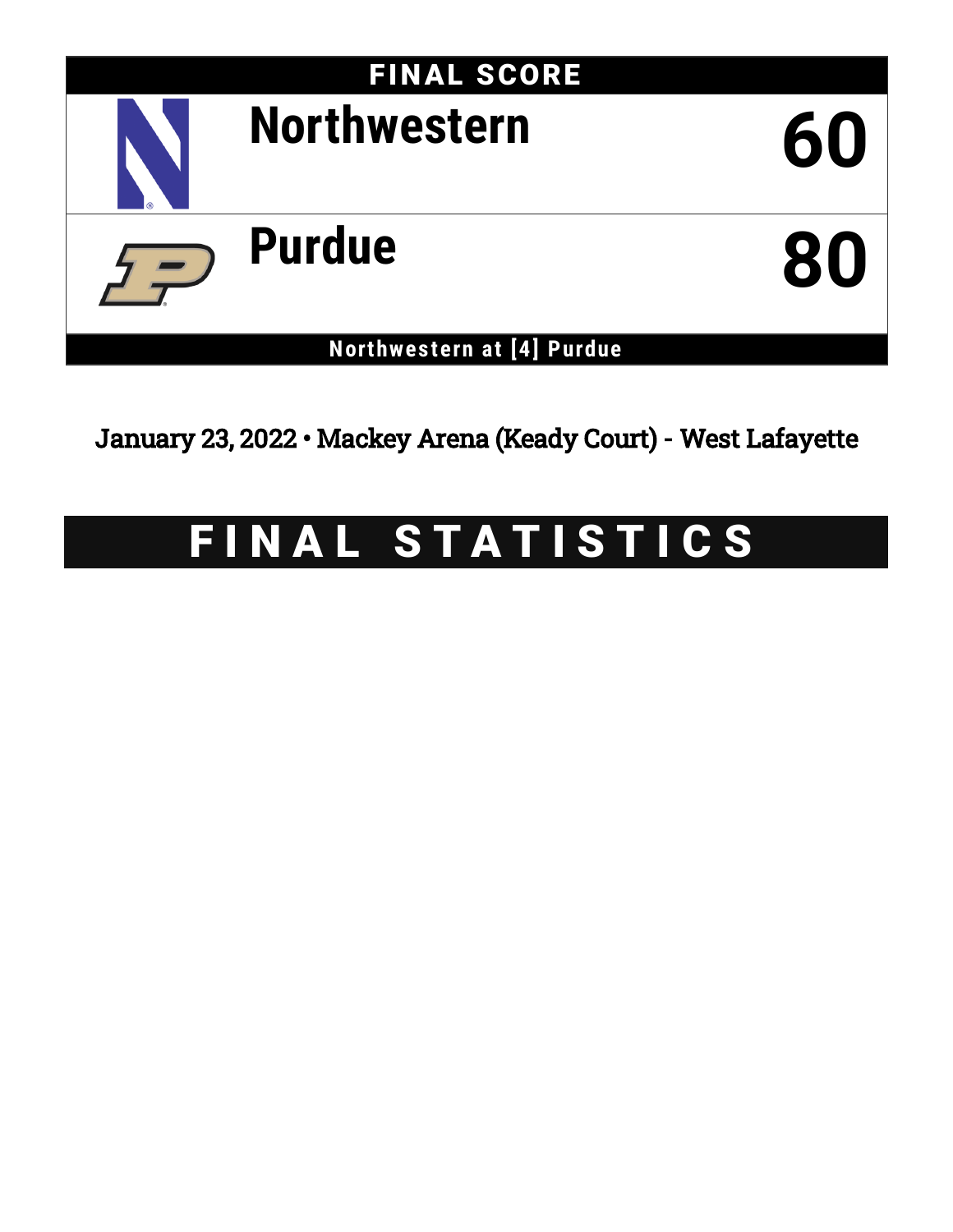### **Official Box Score Northwestern vs Purdue Game Totals -- Final Statistics January 23, 2022 at Mackey Arena (Keady Court) - West Lafayette**



## **Northwestern 60**

| No. | Player                   | S | Pts          | FG       | 3FG      | FT      | <b>OR</b> | <b>DR</b> | TR             | <b>PF</b> | A       | TO | <b>Blk</b>   | Stl | Min  | $+/-$ |
|-----|--------------------------|---|--------------|----------|----------|---------|-----------|-----------|----------------|-----------|---------|----|--------------|-----|------|-------|
| 00  | BUIE, BOO                | G | 17           | $5 - 11$ | $5-8$    | $2 - 2$ | 0         | 4         | 4              | 1         | 3       | 3  | 0            | 0   | 34   | $-10$ |
| 01  | AUDIGE, CHASE            | G | 2            | $1 - 8$  | $0 - 5$  | $0 - 0$ | $\Omega$  | $\Omega$  | 0              | 2         | 2       |    | $\Omega$     |     | 20   | $-12$ |
| 05  | <b>ROPER II, JULIAN</b>  | G |              | $3-6$    | 1-3      | $0 - 0$ | 1         | 3         | 4              | 2         | 0       | 2  | 0            | 3   | 28   | $-7$  |
| 22  | NANCE, PETE              | F | 9            | $3 - 3$  | $1 - 1$  | $2 - 2$ | 2         | 1         | 3              | 4         | 2       |    | $\mathbf{0}$ | 0   | 23   | 6     |
| 31  | <b>BERAN, ROBBIE</b>     | F | 9            | $4 - 7$  | $1 - 4$  | $0 - 1$ | 0         | 3         | 3              | 2         | 0       | 0  | 0            | 0   | 24   | $-10$ |
| 02  | <b>GREER, RYAN</b>       | G | $\mathbf{0}$ | $0 - 0$  | $0 - 0$  | $0 - 0$ | 0         | $\Omega$  | 0              |           | 0       | 0  | $\mathbf{0}$ | 0   | 14   | $-3$  |
| 03  | <b>BERRY, TY</b>         | G | 4            | $1 - 4$  | $1 - 3$  | $1 - 2$ | 0         | 0         | 0              | 3         | 1       |    | 0            | 1   | 12   | $-11$ |
| 13  | <b>BARNHIZER, BROOKS</b> | G | $\Omega$     | $0 - 1$  | $0 - 0$  | $0 - 0$ | 0         | $\Omega$  | 0              | 0         |         | 0  | $\mathbf{0}$ | 0   | 5    | -8    |
| 14  | SIMMONS, CASEY           | G | 0            | $0 - 0$  | $0 - 0$  | $0 - 0$ | 0         | 1         |                | 0         |         |    | 0            | 0   | 9    | -9    |
| 15  | YOUNG, RYAN              | С | 6            | $3 - 7$  | $0 - 1$  | $0 - 0$ |           | 3         | 4              |           | 2       | 0  |              | 0   | 21   | $-19$ |
| 21  | <b>WILLIAMS, ELYJAH</b>  | F | 2            | $1 - 2$  | $0 - 1$  | $0 - 0$ | 0         | 0         | 0              | 0         | 0       |    |              | 0   | 7    | $-12$ |
| 34  | NICHOLSON, MATTHEW       | С | 4            | $1 - 1$  | $0 - 0$  | $2 - 2$ | 0         | 0         | $\mathbf{0}$   | 0         | 0       | 0  | 0            | 0   | 5    | $-5$  |
|     | <b>TEAM</b>              |   |              |          |          |         | 1         | 1         | $\overline{2}$ | 0         |         | 0  |              |     |      |       |
|     | <b>TOTALS</b>            |   | 60           | 22-50    | $9 - 26$ | $7-9$   | 5         | 16        | 21             | 16        | $12 \,$ | 10 | $\mathbf{2}$ | 5   | -200 |       |

| <b>Shooting By Period</b><br>Period | FG        | FG%   | 3FG      | 3FG%  | FТ  | FT%   |
|-------------------------------------|-----------|-------|----------|-------|-----|-------|
| 1st Half                            | $9 - 23$  | 39%   | $3 - 12$ | 25%   | 7-9 | 78%   |
| 2nd Half                            | $13 - 27$ | 48%   | հ 14     | 43%   | 0-0 | 0%    |
| Game                                | $22 - 50$ | 44.0% | $9 - 26$ | 34.6% | 7-9 | 77.8% |

*Deadball Rebounds:* 1,1 *Last FG:* 2nd-01:20 *Biggest Run:* 10-0 *Largest lead:* By 2 at 1st-17:27 *Technical Fouls:* None.

# **Purdue 80**

|     | .                        |    |                 |          |           |           |                |               |          |          |    |     |            |          |            |                |
|-----|--------------------------|----|-----------------|----------|-----------|-----------|----------------|---------------|----------|----------|----|-----|------------|----------|------------|----------------|
| No. | Plaver                   | S  | Pts             | FG       | 3FG       | FT        | 0 <sub>R</sub> | DR            | TR       | PF       | A  | TO. | <b>BIK</b> | Stl      | Min        | $+/-$          |
| 00  | GILLIS, MASON            | F  |                 | 3-6      | $1 - 4$   | $0 - 0$   |                |               | 2        |          | 4  |     | 0          | 0        | 28         | 6              |
| 05  | NEWMAN, BRANDON          | G  | 0               | $0 - 5$  | $0 - 5$   | $0 - 0$   |                | 0             |          | 2        |    |     | 0          | 0        | 12         | $-2$           |
| 11  | THOMPSON, ISAIAH         | G  | 8               | $2-6$    | $2 - 6$   | $2 - 2$   | 0              | 0             | $\Omega$ | 2        |    | 0   | $\Omega$   | 0        | 16         | 3              |
| 15  | EDEY, ZACH               | C  | 12              | $6-9$    | $0 - 0$   | $0 - 2$   | 5              | 5             | 10       | 2        | 2  |     | $\Omega$   |          | 21         | $\overline{4}$ |
| 55  | STEFANOVIC, SASHA        | G  | 22              | $6 - 10$ | $6 - 10$  | $4 - 4$   | 0              | 2             | 2        | 2        | 3  |     | 0          |          | 38         | 19             |
| 02  | HUNTER JR., ERIC         | G  | 10              | $4-5$    | $2 - 2$   | $0 - 0$   | 0              | $\mathcal{P}$ | 2        |          | 5  |     | $\Omega$   | 2        | 27         | 17             |
| 03  | <b>FURST, CALEB</b>      | F  |                 | $2 - 2$  | $1 - 1$   | $2 - 2$   | 2              |               | 3        |          | 0  |     | 0          | $\Omega$ | 12         | 14             |
| 25  | <b>MORTON, ETHAN</b>     | G  | 2               | $1 - 2$  | $0 - 1$   | $0 - 0$   | 0              | 2             | 2        | $\Omega$ | 2  |     | $\Omega$   |          | 28         | 23             |
| 50  | <b>WILLIAMS, TREVION</b> | F. | 12 <sup>°</sup> | $5 - 11$ | $0 - 0$   | $2 - 3$   | 1              | 9             | 10       | 2        | 1  | 2   | $\Omega$   | 0        | 18         | 16             |
|     | <b>TEAM</b>              |    |                 |          |           |           | 0              |               |          | $\Omega$ |    | 0   |            |          |            |                |
|     | <b>TOTALS</b>            |    | 80.             | 29-56    | $12 - 29$ | $10 - 13$ | 10             | 23            | 33       | 13       | 19 | 9   | 0          | 5        | <b>200</b> |                |
|     |                          |    |                 |          |           |           |                |               |          |          |    |     |            |          |            |                |

| <b>Shooting By Period</b> |           |       |           |       |           |       |
|---------------------------|-----------|-------|-----------|-------|-----------|-------|
| Period                    | FG        | FG%   | 3FG       | 3FG%  | FТ        | FT%   |
| 1st Half                  | 14-28     | 50%   | $5 - 13$  | 38%   | 7-7       | 100%  |
| 2nd Half                  | $15 - 28$ | 54%   | 7-16      | 44%   | 3-6       | 50%   |
| Game                      | 29-56     | 51.8% | $12 - 29$ | 41.4% | $10 - 13$ | 76.9% |

*Deadball Rebounds:* 3,1 *Last FG:* 2nd-00:03 *Biggest Run:* 9-0 *Largest lead:* By 20 at 2nd-00:03 *Technical Fouls:* None.

| Game Notes:                                                                                 | <b>Score</b>                                                                            | 1st | 2nd             | тот |
|---------------------------------------------------------------------------------------------|-----------------------------------------------------------------------------------------|-----|-----------------|-----|
| Officials: Larry Scirotto, Kelly Pfeifer, Donnie Eppley<br>Attendance: 14804                | <b>NWU</b>                                                                              | 28  | 32              | 60  |
|                                                                                             | PUR                                                                                     | 40  | 40              | 80  |
| Start Time: 01:01 PM ET<br>End Time: 02:58 PM ET<br>Game Duration: 1:57<br>Conference Game; | NWU led for 1:23. PUR led for 36:39.<br>Game was tied for 1:56.<br>Times tied: <b>1</b> |     | Lead Changes: 3 |     |

**Times tied: 1** 1.00.<br>Lead Changes: 3

| <b>Points</b>     | <b>NWU</b>     | <b>PUR</b>     |
|-------------------|----------------|----------------|
| In the Paint      | 18             | 32             |
| Off Turns         | 6              | 6              |
| 2nd Chance        | 9              | 13             |
| <b>Fast Break</b> | 3              |                |
| Bench             | 16             | 31             |
| Per Poss          | 1.034<br>25/58 | 1.379<br>34/58 |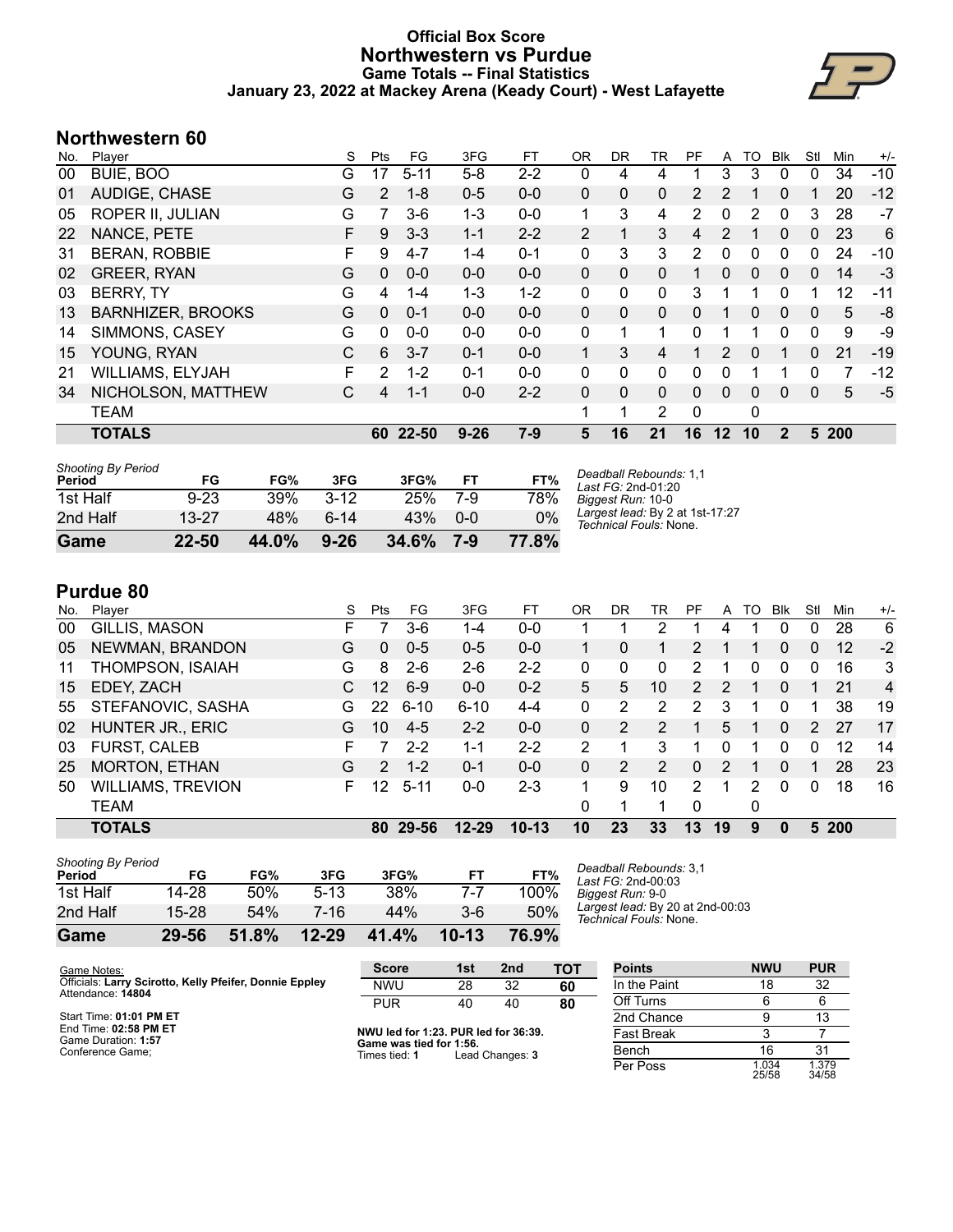#### **Official Box Score Northwestern vs Purdue First Half Statistics Only January 23, 2022 at Mackey Arena (Keady Court) - West Lafayette**



# **Northwestern 28**

| No. | Player                   | S | <b>Pts</b>     | FG.      | 3FG      | <b>FT</b> | <b>OR</b>      | <b>DR</b>    | TR.      | <b>PF</b> | A | TO       | <b>BIK</b> | <b>Stl</b> | Min      | $+/-$    |
|-----|--------------------------|---|----------------|----------|----------|-----------|----------------|--------------|----------|-----------|---|----------|------------|------------|----------|----------|
| 00  | BUIE, BOO                | G | 5              | $1 - 4$  | $1 - 3$  | $2 - 2$   | 0              | 2            | 2        | 0         | 2 | 2        | $\Omega$   | 0          | 18       | $-10$    |
| 01  | AUDIGE, CHASE            | G | $\overline{2}$ | $1 - 4$  | $0 - 2$  | $0 - 0$   | 0              | 0            | $\Omega$ | 2         | 0 |          | 0          | 1          | 9        | $-7$     |
| 05  | ROPER II, JULIAN         | G | $\overline{2}$ | $1 - 3$  | $0 - 1$  | $0 - 0$   | 0              | 1            | 1        | 2         | 0 |          | 0          | 1          | 12       | $-7$     |
| 22  | NANCE, PETE              | F |                | $2 - 2$  | $1 - 1$  | $2 - 2$   | $\overline{2}$ | 1            | 3        |           | 2 | 0        | 0          | 0          | 13       | $-1$     |
| 31  | <b>BERAN, ROBBIE</b>     | F | $\mathcal{P}$  | $1 - 3$  | $0 - 2$  | $0 - 1$   | 0              | 0            | 0        | 0         | 0 | 0        | 0          | 0          | 12       | -14      |
| 02  | <b>GREER, RYAN</b>       | G | $\Omega$       | $0 - 0$  | $0 - 0$  | $0 - 0$   | 0              | $\mathbf{0}$ | $\Omega$ |           | 0 | $\Omega$ | 0          | 0          | 6        | $-4$     |
| 03  | <b>BERRY, TY</b>         | G | 4              | $1 - 3$  | $1 - 2$  | $1 - 2$   | 0              | 0            | 0        | 3         |   | 0        | 0          | 1          | 8        | $-3$     |
| 13  | <b>BARNHIZER, BROOKS</b> | G | $\Omega$       | $0 - 0$  | $0 - 0$  | $0 - 0$   | 0              | $\mathbf{0}$ | $\Omega$ | $\Omega$  | 0 | $\Omega$ | $\Omega$   | 0          | $\Omega$ | 0        |
| 14  | SIMMONS, CASEY           | G | 0              | $0 - 0$  | $0 - 0$  | $0-0$     | 0              | 1            | 1        | 0         | 1 | 1        | 0          | $\Omega$   | 7        | $-5$     |
| 15  | YOUNG, RYAN              | С | 4              | $2 - 4$  | $0 - 1$  | $0 - 0$   | 0              | 1            | 1        | $\Omega$  |   | 0        |            | 0          | 12       | -8       |
| 21  | <b>WILLIAMS, ELYJAH</b>  | F | 0              | $0 - 0$  | $0 - 0$  | $0 - 0$   | 0              | $\Omega$     | $\Omega$ | $\Omega$  | 0 | 0        | $\Omega$   | $\Omega$   | 0        | $\Omega$ |
| 34  | NICHOLSON, MATTHEW       | С | 2              | $0 - 0$  | $0 - 0$  | $2 - 2$   | $\Omega$       | 0            | $\Omega$ | 0         | 0 | 0        | 0          | 0          | 4        | $-1$     |
|     | <b>TEAM</b>              |   |                |          |          |           | 1              | $\mathbf{0}$ | 1        | $\Omega$  |   | 0        |            |            |          |          |
|     | <b>TOTALS</b>            |   | 28             | $9 - 23$ | $3 - 12$ | $7 - 9$   | 3              | 6            | 9        | 9         |   | 5        |            | 3          | 100      |          |

| <b>Shooting By Period</b><br>Period | FG        | FG%   | 3FG      | 3FG%  | FТ  | FT%   |
|-------------------------------------|-----------|-------|----------|-------|-----|-------|
| 1st Half                            | $9 - 23$  | 39%   | $3-12$   | 25%   | 7-9 | 78%   |
| Game                                | $22 - 50$ | 44.0% | $9 - 26$ | 34.6% | 7-9 | 77.8% |

*Deadball Rebounds:* 1,1 *Last FG Half:* NWU 2nd-01:20

# **Purdue 40**

| No. | Plaver                   | S  | <b>Pts</b>    | FG        | 3FG      | <b>FT</b> | <b>OR</b> | <b>DR</b> | TR       | <b>PF</b>      | A        | TO | <b>B</b> lk  | Stl           | Min | $+/-$          |
|-----|--------------------------|----|---------------|-----------|----------|-----------|-----------|-----------|----------|----------------|----------|----|--------------|---------------|-----|----------------|
| 00  | GILLIS, MASON            | F  | 0             | $0 - 2$   | $0 - 2$  | $0-0$     | 0         |           |          |                | 2        | 0  | 0            | 0             | 13  | 6              |
| 05  | NEWMAN, BRANDON          | G  | 0             | $0 - 2$   | $0 - 2$  | $0 - 0$   |           | 0         |          | 2              | 0        |    | $\mathbf{0}$ | 0             | 7   | 2              |
| 11  | THOMPSON, ISAIAH         | G  | 0             | $0 - 2$   | $0 - 2$  | $0-0$     | 0         | 0         | 0        | $\overline{2}$ | 1        | 0  | 0            | 0             | 8   | 7              |
| 15  | EDEY, ZACH               | С  | 8             | $4 - 7$   | $0 - 0$  | $0 - 0$   | 3         | 2         | 5.       |                | $\Omega$ |    | $\mathbf{0}$ | 0             | 11  | 5              |
| 55  | STEFANOVIC, SASHA        | G  | 16            | $4 - 5$   | $4 - 5$  | $4 - 4$   | 0         | 2         | 2        |                |          |    | 0            |               | 18  | 11             |
| 02  | HUNTER JR., ERIC         | G  | $\mathbf{0}$  | $0 - 0$   | $0 - 0$  | $0 - 0$   | 0         |           |          |                | 4        | 0  | 0            |               | 12  | 5              |
| 03  | <b>FURST, CALEB</b>      | F. |               | $2 - 2$   | 1-1      | $2 - 2$   | 2         |           | 3        |                | 0        |    | 0            | 0             |     | 6              |
| 25  | <b>MORTON, ETHAN</b>     | G  | $\mathcal{P}$ | $1 - 2$   | $0 - 1$  | $0 - 0$   | 0         |           |          | 0              |          |    | $\Omega$     | 0             | 15  | 11             |
| 50  | <b>WILLIAMS, TREVION</b> | F. |               | $3-6$     | $0 - 0$  | $1 - 1$   | 0         | 3         | 3        |                |          |    | 0            | $\Omega$      | 9   | $\overline{7}$ |
|     | <b>TEAM</b>              |    |               |           |          |           | 0         | 0         | $\Omega$ | $\Omega$       |          | 0  |              |               |     |                |
|     | <b>TOTALS</b>            |    | 40            | $14 - 28$ | $5 - 13$ | $7 - 7$   | 6         | 11        | 17       | 10             | 10       | 6  | 0            | $\mathcal{P}$ | 100 |                |

| <b>Shooting By Period</b> |           |       |           |       |           |       |
|---------------------------|-----------|-------|-----------|-------|-----------|-------|
| Period                    | FG        | FG%   | 3FG       | 3FG%  | FT        | FT%   |
| 1st Half                  | 14-28     | 50%   | $5 - 13$  | 38%   | 7.7       | 100%  |
| Game                      | $29 - 56$ | 51.8% | $12 - 29$ | 41.4% | $10 - 13$ | 76.9% |

*Deadball Rebounds:* 3,1 *Last FG Half:* PUR 2nd-00:03

| Game Notes:                                                                  | <b>Score</b> | 1st | 2 <sub>nd</sub> | <b>TOT</b> | <b>Points (This Period)</b> | <b>NWU</b>     | <b>PUR</b>     |
|------------------------------------------------------------------------------|--------------|-----|-----------------|------------|-----------------------------|----------------|----------------|
| Officials: Larry Scirotto, Kelly Pfeifer, Donnie Eppley<br>Attendance: 14804 | <b>NWU</b>   | 28  | 32              | 60         | In the Paint                |                | 16             |
|                                                                              | <b>PUR</b>   | 40  | 40              | 80         | Off Turns                   |                |                |
| Start Time: 01:01 PM ET                                                      |              |     |                 |            | 2nd Chance                  |                |                |
| End Time: 02:58 PM ET<br>Game Duration: 1:57                                 |              |     |                 |            | <b>Fast Break</b>           |                |                |
| Conference Game;                                                             |              |     |                 |            | Bench                       |                | 16             |
|                                                                              |              |     |                 |            | Per Poss                    | 0.966<br>13/29 | 1.290<br>18/31 |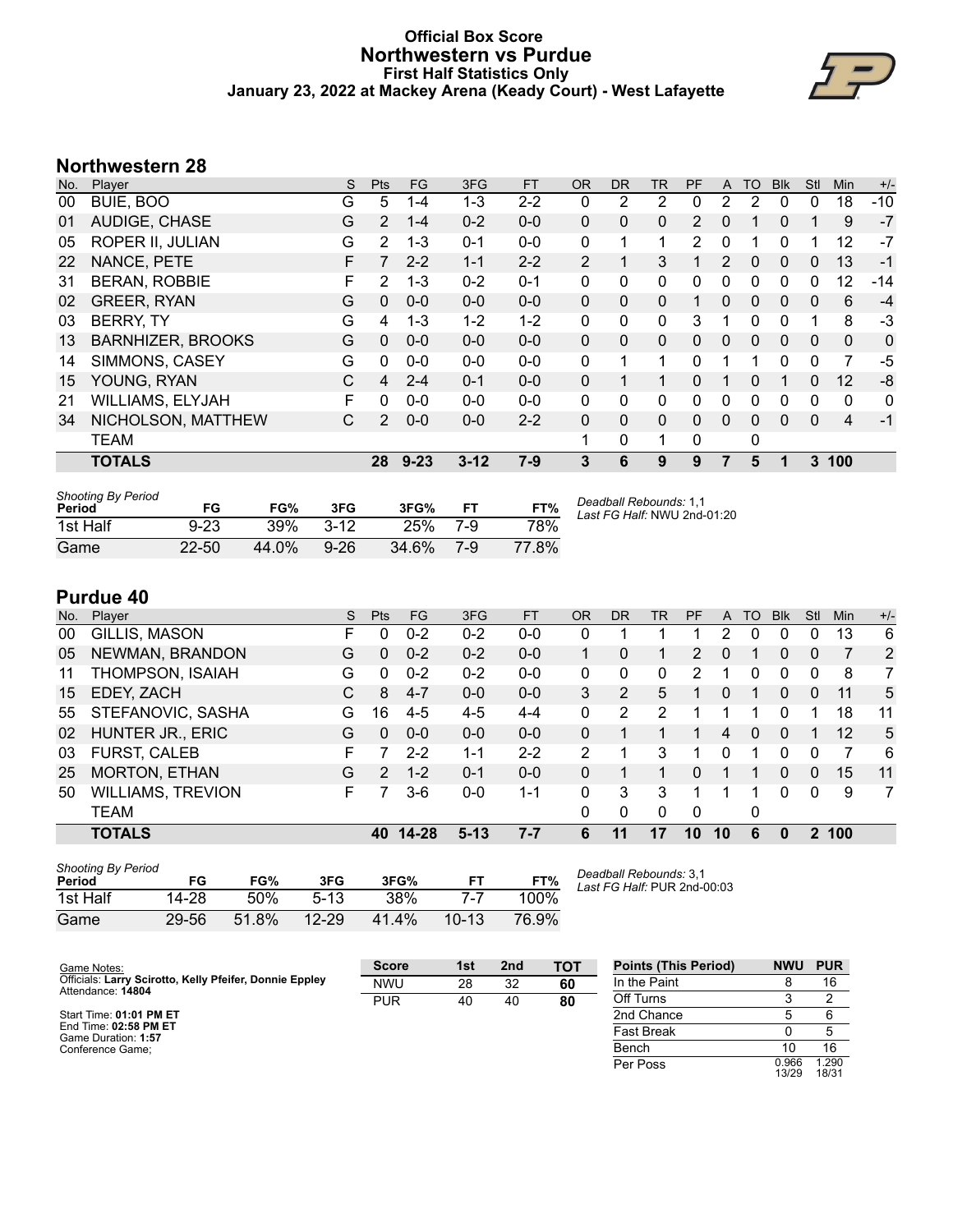#### **Official Play-By-Play Northwestern vs Purdue First Half January 23, 2022 at Mackey Arena (Keady Court) - West Lafayette**



#### **Period 1**

<mark>Starters:</mark><br>Northwestern: 0 BUIE,BOO (G); 1 AUDIGE,CHASE (G); 5 ROPER II,JULIAN (G); 22 NANCE,PETE (F); 31 BERAN,ROBBIE (F);<br>Purdue: 0 GILLIS,MASON (F); 5 NEWMAN,BRANDON (G); 11 THOMPSON,ISAIAH (G); 15 EDEY,ZACH (C); 55 ST

| Time           | <b>VISITORS: Northwestern</b>               | <b>Score</b> | <b>Margin</b>  | <b>HOME: Purdue</b>                     |
|----------------|---------------------------------------------|--------------|----------------|-----------------------------------------|
| 19:44          |                                             |              |                | TURNOVER (LOSTBALL) by NEWMAN, BRANDON  |
| 19:44          | STEAL by AUDIGE, CHASE                      |              |                |                                         |
| 19:41          | FOUL (OFF) by AUDIGE, CHASE                 |              |                |                                         |
| 19:41          | TURNOVER (OFFENSIVE) by AUDIGE, CHASE       |              |                |                                         |
| 19:23          |                                             |              |                | MISSED 3PTR by THOMPSON, ISAIAH         |
| 19:20          |                                             |              |                | REBOUND (OFF) by EDEY, ZACH             |
| 19:20          | FOUL (PERSONAL) by NANCE, PETE              |              |                |                                         |
| 19:15          |                                             |              |                | MISSED 3PTR by NEWMAN, BRANDON          |
| 19:09          |                                             |              |                | REBOUND (OFF) by EDEY, ZACH             |
| 19:08          |                                             |              |                | TURNOVER (LOSTBALL) by EDEY, ZACH       |
| 19:08          | STEAL by ROPER II, JULIAN                   |              |                |                                         |
| 18:53          | MISSED 3PTR by BUIE, BOO                    |              |                |                                         |
| 18:48          |                                             |              |                | REBOUND (DEF) by EDEY, ZACH             |
| 18:38          |                                             |              |                | TURNOVER (BADPASS) by STEFANOVIC, SASHA |
| 18:25          | GOOD! LAYUP by ROPER II, JULIAN             | $0 - 2$      | V <sub>2</sub> |                                         |
| 18:25          | ASSIST by NANCE, PETE                       |              |                |                                         |
| 18:00          |                                             |              |                | MISSED 3PTR by STEFANOVIC, SASHA        |
| 17:54          |                                             |              |                | REBOUND (OFF) by NEWMAN, BRANDON        |
| 17:52          |                                             |              |                | MISSED 3PTR by GILLIS, MASON            |
| 17:50          |                                             |              |                | REBOUND (OFF) by EDEY, ZACH             |
| 17:48          |                                             | $2 - 2$      | T              | GOOD! JUMPER by EDEY, ZACH [PNT]        |
| 17:27          | GOOD! JUMPER by AUDIGE, CHASE               | $2 - 4$      | V <sub>2</sub> |                                         |
| 17:02          |                                             | $5 - 4$      | H <sub>1</sub> | GOOD! 3PTR by STEFANOVIC, SASHA         |
| 17:02          |                                             |              |                | ASSIST by GILLIS, MASON                 |
| 16:46          |                                             |              |                | FOUL (PERSONAL) by THOMPSON, ISAIAH     |
| 16:46<br>16:46 | SUB OUT: NANCE, PETE<br>SUB IN: YOUNG, RYAN |              |                |                                         |
| 16:37          | GOOD! JUMPER by BERAN, ROBBIE [PNT]         | $5-6$        | V <sub>1</sub> |                                         |
| 16:37          | ASSIST by BUIE, BOO                         |              |                |                                         |
| 16:16          |                                             | $7-6$        | H <sub>1</sub> | GOOD! LAYUP by EDEY, ZACH               |
| 16:16          |                                             |              |                | ASSIST by GILLIS, MASON                 |
| 15:49          |                                             |              |                | FOUL (PERSONAL) by NEWMAN, BRANDON      |
| 15:49          |                                             |              |                |                                         |
| 15:49          |                                             |              |                | SUB OUT: NEWMAN, BRANDON                |
| 15:49          |                                             |              |                | SUB OUT: THOMPSON, ISAIAH               |
| 15:49          |                                             |              |                | SUB OUT: EDEY, ZACH                     |
| 15:49          |                                             |              |                | SUB IN: HUNTER JR., ERIC                |
| 15:49          |                                             |              |                | SUB IN: MORTON, ETHAN                   |
| 15:49          |                                             |              |                | SUB IN: WILLIAMS, TREVION               |
| 15:49          | SUB OUT: ROPER II, JULIAN                   |              |                |                                         |
| 15:49          | SUB IN: BERRY, TY                           |              |                |                                         |
| 15:42          | MISSED 3PTR by AUDIGE, CHASE                |              |                |                                         |
| 15:39          |                                             |              |                | REBOUND (DEF) by WILLIAMS, TREVION      |
| 15:25          | FOUL (PERSONAL) by AUDIGE, CHASE            |              |                |                                         |
| 15:25          | SUB OUT: AUDIGE, CHASE                      |              |                |                                         |
| 15:25          | SUB IN: SIMMONS, CASEY                      |              |                |                                         |
| 15:11          |                                             |              |                | MISSED 3PTR by MORTON, ETHAN            |
| 15:06          | REBOUND (DEF) by YOUNG, RYAN                |              |                |                                         |
| 14:48          | MISSED JUMPER by YOUNG, RYAN                |              |                |                                         |
| 14:45          |                                             |              |                | REBOUND (DEF) by STEFANOVIC, SASHA      |
| 14:41          |                                             | $10-6$       | H4             | GOOD! 3PTR by STEFANOVIC, SASHA [FB]    |
| 14:41          |                                             |              |                | ASSIST by HUNTER JR., ERIC              |
| 14:10          | GOOD! 3PTR by BERRY, TY                     | $10-9$       | H <sub>1</sub> |                                         |
| 14:10          | ASSIST by SIMMONS, CASEY                    |              |                |                                         |
| 13:43          |                                             |              |                | MISSED JUMPER by WILLIAMS, TREVION      |
| 13:40          | REBOUND (DEF) by SIMMONS, CASEY             |              |                |                                         |
| 13:14          | MISSED 3PTR by BERAN, ROBBIE                |              |                |                                         |
| 13:11          |                                             |              |                | REBOUND (DEF) by GILLIS, MASON          |
| 13:04          |                                             | $12-9$       | H <sub>3</sub> | GOOD! LAYUP by WILLIAMS, TREVION        |
| 13:04          |                                             |              |                | ASSIST by HUNTER JR., ERIC              |
| 13:04          | FOUL (PERSONAL) by BERRY, TY                |              |                |                                         |
| 13:04          |                                             |              |                | SUB OUT: GILLIS, MASON                  |
| 13:04          |                                             |              |                | SUB IN: FURST, CALEB                    |
| 13:04          | SUB OUT: BUIE, BOO                          |              |                |                                         |
| 13:04          | SUB OUT: BERAN, ROBBIE                      |              |                |                                         |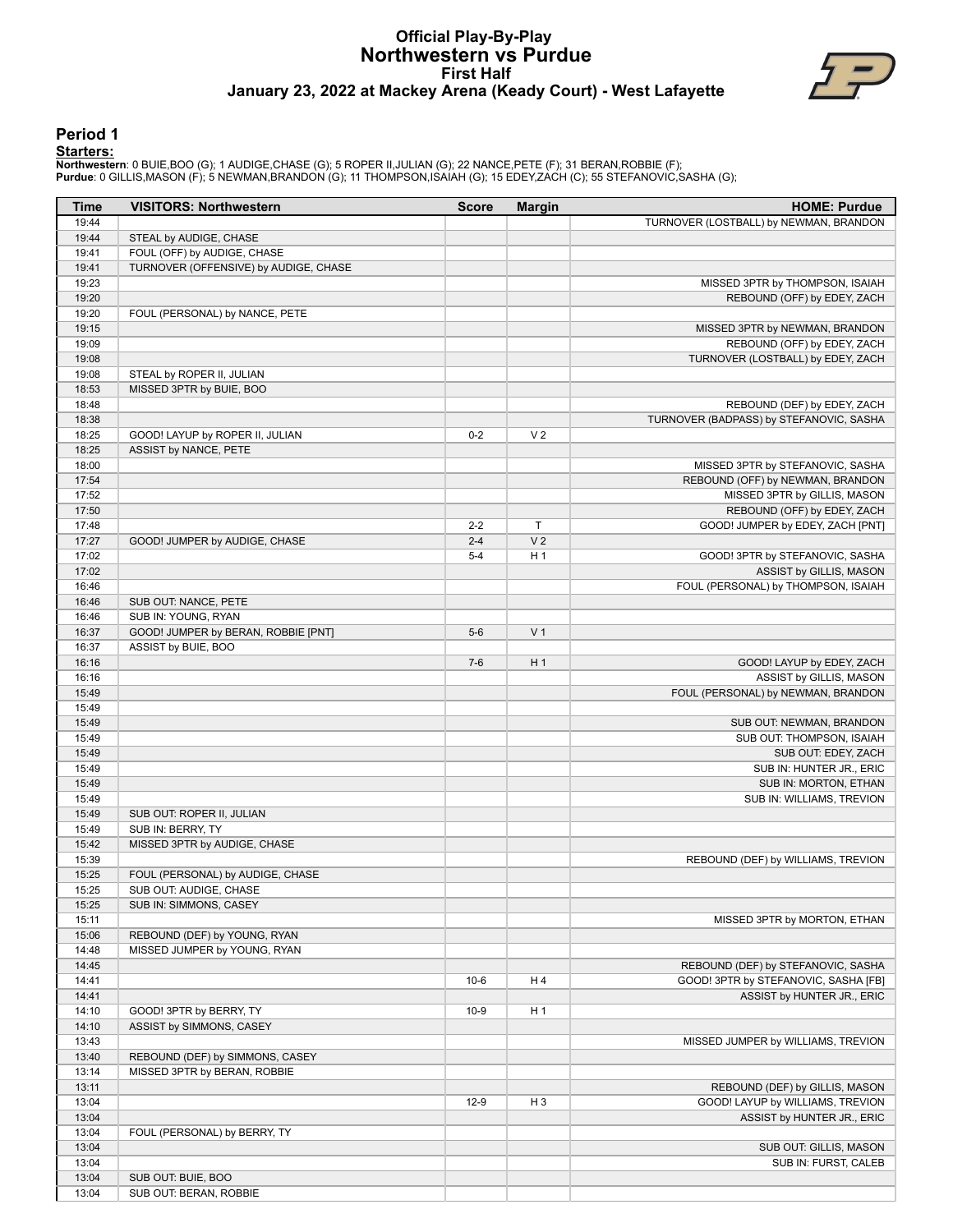| Time           | <b>VISITORS: Northwestern</b>        | <b>Score</b> | <b>Margin</b>  | <b>HOME: Purdue</b>                       |
|----------------|--------------------------------------|--------------|----------------|-------------------------------------------|
| 13:04          | SUB IN: GREER, RYAN                  |              |                |                                           |
| 13:04          | SUB IN: NANCE, PETE                  |              |                |                                           |
| 13:04          |                                      | $13-9$       | H4             | GOOD! FT by WILLIAMS, TREVION             |
| 12:51          | MISSED JUMPER by BERRY, TY           |              |                |                                           |
| 12:48          |                                      |              |                | REBOUND (DEF) by WILLIAMS, TREVION        |
| 12:36          |                                      |              |                | MISSED JUMPER by WILLIAMS, TREVION        |
| 12:34          |                                      |              |                | REBOUND (OFF) by FURST, CALEB             |
| 12:31          |                                      | $15-9$       | H <sub>6</sub> | GOOD! JUMPER by FURST, CALEB [PNT]        |
| 12:09          | GOOD! LAYUP by YOUNG, RYAN           | $15 - 11$    | H4             |                                           |
| 12:09          | ASSIST by NANCE, PETE                |              |                |                                           |
| 11:41          |                                      |              |                | FOUL (OFF) by WILLIAMS, TREVION           |
| 11:41          |                                      |              |                | TURNOVER (OFFENSIVE) by WILLIAMS, TREVION |
| 11:40          |                                      |              |                |                                           |
| 11:40          |                                      |              |                | SUB OUT: WILLIAMS, TREVION                |
| 11:40          |                                      |              |                | SUB OUT: STEFANOVIC, SASHA                |
| 11:40<br>11:40 |                                      |              |                | SUB IN: NEWMAN, BRANDON                   |
| 11:26          |                                      |              |                | SUB IN: EDEY, ZACH                        |
| 11:10          | TURNOVER (BADPASS) by SIMMONS, CASEY |              |                | MISSED JUMPER by EDEY, ZACH               |
| 11:10          | BLOCK by YOUNG, RYAN                 |              |                |                                           |
| 11:08          |                                      |              |                | REBOUND (OFF) by FURST, CALEB             |
| 11:08          | FOUL (PERSONAL) by BERRY, TY         |              |                |                                           |
| 11:08          |                                      | $16-11$      | H <sub>5</sub> | GOOD! FT by FURST, CALEB                  |
| 11:08          | SUB OUT: BERRY, TY                   |              |                |                                           |
| 11:08          | SUB OUT: SIMMONS, CASEY              |              |                |                                           |
| 11:08          | SUB OUT: YOUNG, RYAN                 |              |                |                                           |
| 11:08          | SUB IN: BUIE, BOO                    |              |                |                                           |
| 11:08          | SUB IN: ROPER II, JULIAN             |              |                |                                           |
| 11:08          | SUB IN: NICHOLSON, MATTHEW           |              |                |                                           |
| 11:08          |                                      | $17 - 11$    | H 6            | GOOD! FT by FURST, CALEB                  |
| 10:46          | GOOD! JUMPER by NANCE, PETE          | $17-13$      | H4             |                                           |
| 10:46          | ASSIST by BUIE, BOO                  |              |                |                                           |
| 10:29          |                                      | $20 - 13$    | H <sub>7</sub> | GOOD! 3PTR by FURST, CALEB                |
| 10:29          |                                      |              |                | ASSIST by HUNTER JR., ERIC                |
| 10:02          |                                      |              |                | FOUL (PERSONAL) by HUNTER JR., ERIC       |
| 10:02          | GOOD! FT by NICHOLSON, MATTHEW       | $20 - 14$    | H 6            |                                           |
| 10:02          | GOOD! FT by NICHOLSON, MATTHEW       | $20 - 15$    | H <sub>5</sub> |                                           |
| 10:02          |                                      |              |                | SUB OUT: MORTON, ETHAN                    |
| 10:02          |                                      |              |                | SUB IN: STEFANOVIC, SASHA                 |
| 09:51          | FOUL (PERSONAL) by GREER, RYAN       |              |                |                                           |
| 09:39          |                                      |              |                | MISSED JUMPER by EDEY, ZACH               |
| 09:36          | REBOUND (DEF) by NANCE, PETE         |              |                |                                           |
| 09:21          | MISSED 3PTR by BUIE, BOO             |              |                |                                           |
| 09:16          |                                      |              |                | REBOUND (DEF) by FURST, CALEB             |
| 09:11          |                                      |              |                | MISSED 3PTR by NEWMAN, BRANDON            |
| 09:08          | REBOUND (DEF) by ROPER II, JULIAN    |              |                |                                           |
| 09:00          |                                      |              |                | FOUL (PERSONAL) by NEWMAN, BRANDON        |
| 09:00          |                                      |              |                | SUB OUT: HUNTER JR., ERIC                 |
| 09:00          |                                      |              |                | SUB OUT: NEWMAN, BRANDON                  |
| 09:00<br>09:00 |                                      |              |                | SUB IN: THOMPSON, ISAIAH                  |
| 09:00          | SUB OUT: GREER, RYAN                 |              |                | SUB IN: MORTON, ETHAN                     |
| 09:00          | SUB OUT: NICHOLSON, MATTHEW          |              |                |                                           |
| 09:00          | SUB IN: AUDIGE, CHASE                |              |                |                                           |
| 09:00          | SUB IN: BERAN, ROBBIE                |              |                |                                           |
| 08:51          | MISSED JUMPER by AUDIGE, CHASE       |              |                |                                           |
| 08:50          |                                      |              |                | REBOUND (DEF) by TEAM                     |
| 08:32          |                                      | $22 - 15$    | H <sub>7</sub> | GOOD! JUMPER by EDEY, ZACH                |
| 08:32          |                                      |              |                | ASSIST by STEFANOVIC, SASHA               |
| 08:12          | TURNOVER (BADPASS) by BUIE, BOO      |              |                |                                           |
| 08:12          |                                      |              |                | STEAL by STEFANOVIC, SASHA                |
| 08:04          |                                      |              |                | MISSED 3PTR by THOMPSON, ISAIAH           |
| 08:01          | REBOUND (DEF) by TEAM                |              |                |                                           |
| 08:01          |                                      |              |                | FOUL (PERSONAL) by EDEY, ZACH             |
| 08:01          |                                      |              |                | SUB OUT: FURST, CALEB                     |
| 08:01          |                                      |              |                | SUB OUT: EDEY, ZACH                       |
| 08:01          |                                      |              |                | SUB IN: GILLIS, MASON                     |
| 08:01          |                                      |              |                | SUB IN: WILLIAMS, TREVION                 |
| 07:44          |                                      |              |                |                                           |
| 07:39          |                                      |              |                | FOUL (PERSONAL) by GILLIS, MASON          |
| 07:39          | SUB OUT: NANCE, PETE                 |              |                |                                           |
| 07:39          | SUB IN: YOUNG, RYAN                  |              |                |                                           |
| 07:39          | MISSED FT by BERAN, ROBBIE           |              |                |                                           |
| 07:37          |                                      |              |                | REBOUND (DEF) by MORTON, ETHAN            |
| 07:12          |                                      | $25 - 15$    | H 10           | GOOD! 3PTR by STEFANOVIC, SASHA           |
| 07:12          |                                      |              |                | ASSIST by WILLIAMS, TREVION               |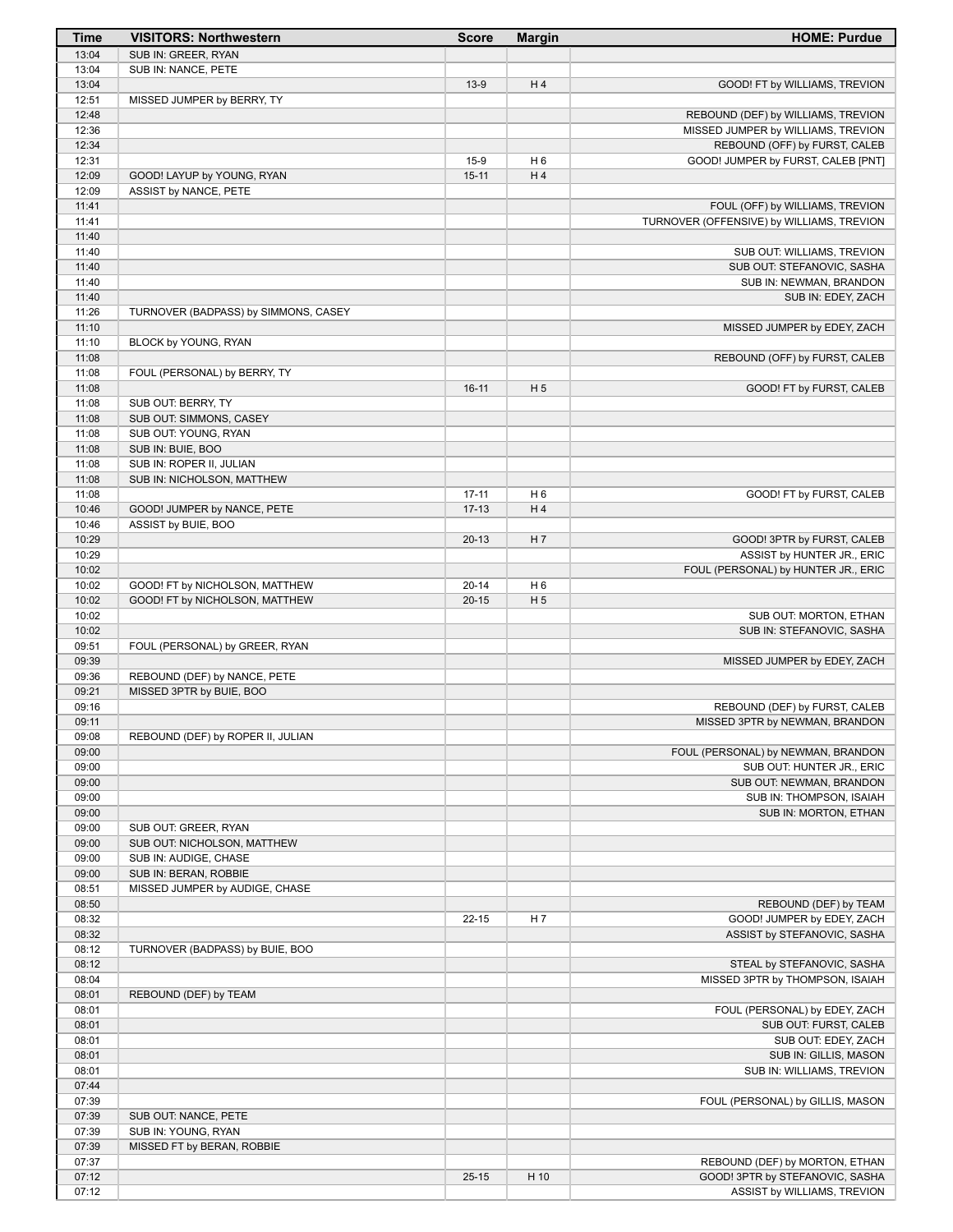| Time           | <b>VISITORS: Northwestern</b>                              | <b>Score</b> | <b>Margin</b> | <b>HOME: Purdue</b>                                           |
|----------------|------------------------------------------------------------|--------------|---------------|---------------------------------------------------------------|
| 06:44          | MISSED JUMPER by ROPER II, JULIAN                          |              |               |                                                               |
| 06:39          |                                                            |              |               | REBOUND (DEF) by STEFANOVIC, SASHA                            |
| 06:23          |                                                            | $27-15$      | H 12          | GOOD! JUMPER by WILLIAMS, TREVION                             |
| 05:58<br>05:55 | MISSED 3PTR by ROPER II, JULIAN                            |              |               | REBOUND (DEF) by WILLIAMS, TREVION                            |
| 05:49          |                                                            | 29-15        | H 14          | <b>GOOD! DUNK by MORTON, ETHAN [FB]</b>                       |
| 05:49          |                                                            |              |               | ASSIST by THOMPSON, ISAIAH                                    |
| 05:48          | TIMEOUT 30SEC                                              |              |               |                                                               |
| 05:48          | SUB OUT: BERAN, ROBBIE                                     |              |               |                                                               |
| 05:48          | SUB IN: NANCE, PETE                                        |              |               |                                                               |
| 05:32          | MISSED 3PTR by AUDIGE, CHASE                               |              |               |                                                               |
| 05:28          | REBOUND (OFF) by TEAM                                      |              |               |                                                               |
| 05:17          | GOOD! 3PTR by NANCE, PETE                                  | $29-18$      | H 11          |                                                               |
| 05:17          | ASSIST by YOUNG, RYAN                                      |              |               |                                                               |
| 04:57<br>04:54 |                                                            |              |               | MISSED JUMPER by WILLIAMS, TREVION                            |
| 04:50          | REBOUND (DEF) by BUIE, BOO                                 |              |               | FOUL (PERSONAL) by THOMPSON, ISAIAH                           |
| 04:50          |                                                            |              |               | SUB OUT: THOMPSON, ISAIAH                                     |
| 04:50          |                                                            |              |               | SUB IN: HUNTER JR., ERIC                                      |
| 04:50          | SUB OUT: AUDIGE, CHASE                                     |              |               |                                                               |
| 04:50          | SUB IN: BERRY, TY                                          |              |               |                                                               |
| 04:50          | GOOD! FT by BUIE, BOO                                      | 29-19        | H 10          |                                                               |
| 04:50          | GOOD! FT by BUIE, BOO                                      | 29-20        | H9            |                                                               |
| 04:25          |                                                            | $31 - 20$    | H 11          | GOOD! JUMPER by WILLIAMS, TREVION [PNT]                       |
| 04:04          | GOOD! LAYUP by YOUNG, RYAN                                 | $31 - 22$    | H9            |                                                               |
| 04:04          | ASSIST by BERRY, TY                                        |              |               |                                                               |
| 03:49          | FOUL (PERSONAL) by ROPER II, JULIAN                        |              |               |                                                               |
| 03:49<br>03:49 |                                                            |              |               | SUB OUT: GILLIS, MASON                                        |
| 03:49          |                                                            |              |               | SUB IN: FURST, CALEB                                          |
| 03:49          |                                                            | 32-22        | H 10          | GOOD! FT by STEFANOVIC, SASHA                                 |
| 03:49          |                                                            | 33-22        | H 11          | GOOD! FT by STEFANOVIC, SASHA                                 |
| 03:37          | FOUL (OFF) by ROPER II, JULIAN                             |              |               |                                                               |
| 03:37          | TURNOVER (OFFENSIVE) by ROPER II, JULIAN                   |              |               |                                                               |
| 03:37          |                                                            |              |               | SUB OUT: WILLIAMS, TREVION                                    |
| 03:37          |                                                            |              |               | SUB IN: EDEY, ZACH                                            |
| 03:15          |                                                            |              |               | TURNOVER (BADPASS) by MORTON, ETHAN                           |
| 03:15          | STEAL by BERRY, TY                                         |              |               |                                                               |
| 02:52<br>02:52 | MISSED FT by BERRY, TY                                     |              |               | FOUL (PERSONAL) by STEFANOVIC, SASHA                          |
| 02:52          | REBOUND (OFF) by TEAM                                      |              |               |                                                               |
| 02:52          | SUB OUT: ROPER II, JULIAN                                  |              |               |                                                               |
| 02:52          | SUB IN: SIMMONS, CASEY                                     |              |               |                                                               |
| 02:52          | GOOD! FT by BERRY, TY                                      | 33-23        | H 10          |                                                               |
| 02:36          |                                                            |              |               | MISSED JUMPER by EDEY, ZACH                                   |
| 02:33          | REBOUND (DEF) by BUIE, BOO                                 |              |               |                                                               |
| 02:22          | TURNOVER (LOSTBALL) by BUIE, BOO                           |              |               |                                                               |
| 02:22          |                                                            |              |               | STEAL by HUNTER JR., ERIC                                     |
| 02:18          |                                                            |              |               | TURNOVER (LOSTBALL) by FURST, CALEB                           |
| 02:06<br>02:03 | MISSED 3PTR by YOUNG, RYAN<br>REBOUND (OFF) by NANCE, PETE |              |               |                                                               |
| 01:52          | MISSED 3PTR by BERRY, TY                                   |              |               |                                                               |
| 01:48          |                                                            |              |               | REBOUND (DEF) by EDEY, ZACH                                   |
| 01:39          | FOUL (PERSONAL) by BERRY, TY                               |              |               |                                                               |
| 01:39          | SUB OUT: BERRY, TY                                         |              |               |                                                               |
| 01:39          | SUB IN: GREER, RYAN                                        |              |               |                                                               |
| 01:39          |                                                            |              |               |                                                               |
| 01:39          |                                                            | $34 - 23$    | H 11          | GOOD! FT by STEFANOVIC, SASHA                                 |
|                |                                                            | 35-23        | H 12          | GOOD! FT by STEFANOVIC, SASHA                                 |
| 01:25          | MISSED JUMPER by BUIE, BOO                                 |              |               |                                                               |
| 01:24          | REBOUND (OFF) by NANCE, PETE                               |              |               |                                                               |
| 01:24          |                                                            |              |               | FOUL (PERSONAL) by FURST, CALEB                               |
| 01:24          | GOOD! FT by NANCE, PETE                                    | 35-24        | H 11          |                                                               |
| 01:24          |                                                            |              |               | SUB OUT: FURST, CALEB                                         |
| 01:24<br>01:24 | SUB OUT: YOUNG, RYAN                                       |              |               | SUB IN: GILLIS, MASON                                         |
| 01:24          | SUB IN: NICHOLSON, MATTHEW                                 |              |               |                                                               |
| 01:24          | GOOD! FT by NANCE, PETE                                    | $35 - 25$    | H 10          |                                                               |
| 01:24          | SUB OUT: NANCE, PETE                                       |              |               |                                                               |
| 01:24          | SUB IN: BERAN, ROBBIE                                      |              |               |                                                               |
| 01:07          |                                                            | 37-25        | H 12          | GOOD! DUNK by EDEY, ZACH                                      |
| 01:07          |                                                            |              |               | ASSIST by MORTON, ETHAN                                       |
| 00:47          | MISSED 3PTR by BERAN, ROBBIE                               |              |               |                                                               |
| 00:43          |                                                            |              |               | REBOUND (DEF) by HUNTER JR., ERIC                             |
| 00:39<br>00:39 |                                                            | 40-25        | H 15          | GOOD! 3PTR by STEFANOVIC, SASHA<br>ASSIST by HUNTER JR., ERIC |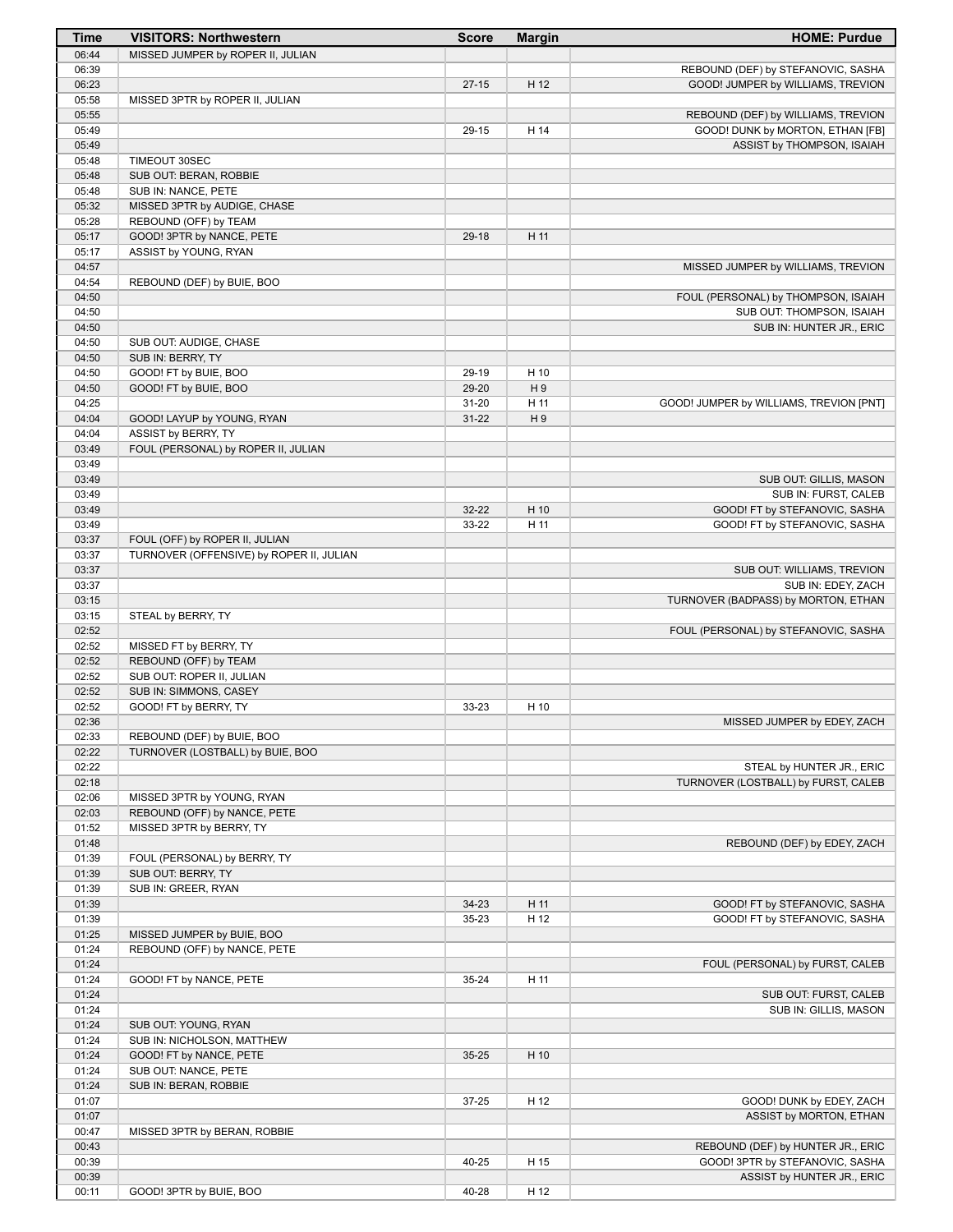| <b>Time</b> | <b>VISITORS: Northwestern</b> | Score | <b>Margin</b> | <b>HOME: Purdue</b>          |
|-------------|-------------------------------|-------|---------------|------------------------------|
| 00:02       |                               |       |               | MISSED 3PTR by GILLIS, MASON |
| 00:00       |                               |       |               | REBOUND (OFF) by TEAM        |

# **Northwestern 28, Purdue 40**

| <b>NWU</b>     | <b>PUR</b>     |
|----------------|----------------|
|                | 16             |
|                |                |
| 5              |                |
|                |                |
| 10             | 16             |
| 0.966<br>13/29 | 1.290<br>18/31 |
|                |                |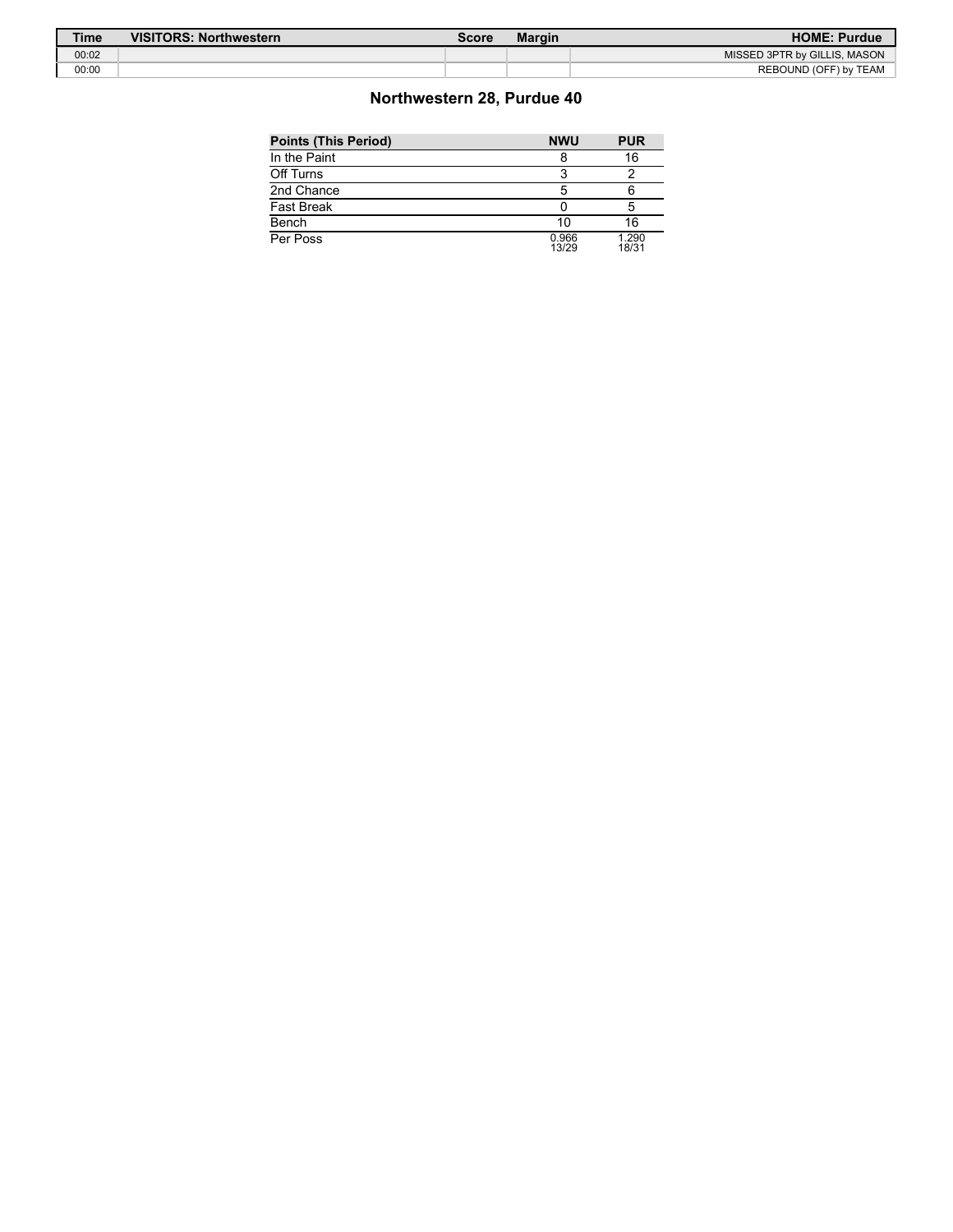## **Official Box Score Northwestern vs Purdue Second Half Statistics Only January 23, 2022 at Mackey Arena (Keady Court) - West Lafayette**



# **Northwestern 32**

| No. | Plaver                   | S  | <b>Pts</b>    | <b>FG</b> | 3FG      | <b>FT</b> | <b>OR</b>    | <b>DR</b>    | TR           | PF       | A            | <b>TO</b>   | <b>Blk</b> | Stl            | <b>Min</b> | $+/-$          |
|-----|--------------------------|----|---------------|-----------|----------|-----------|--------------|--------------|--------------|----------|--------------|-------------|------------|----------------|------------|----------------|
| 00  | BUIE, BOO                | G  | 12            | $4 - 7$   | $4 - 5$  | $0 - 0$   | 0            | 2            | 2            |          |              |             | 0          | 0              | 16         | 0              |
| 01  | AUDIGE, CHASE            | G  | $\Omega$      | $0 - 4$   | $0 - 3$  | $0-0$     | 0            | $\mathbf{0}$ | 0            | 0        | 2            | 0           | $\Omega$   | 0              | 11         | $-5$           |
| 05  | ROPER II, JULIAN         | G  | 5             | $2 - 3$   | $1 - 2$  | $0-0$     | 1            | 2            | 3            | $\Omega$ | 0            | 1           | $\Omega$   | $\overline{2}$ | 15         | 0              |
| 22  | NANCE, PETE              | F. | 2             | $1 - 1$   | $0 - 0$  | $0 - 0$   | 0            | $\Omega$     | $\mathbf{0}$ | 3        | 0            |             | 0          | 0              | 10         | $\overline{7}$ |
| 31  | <b>BERAN, ROBBIE</b>     | F  | 7             | $3 - 4$   | $1 - 2$  | $0 - 0$   | 0            | 3            | 3            | 2        | 0            | 0           | $\Omega$   | 0              | 13         | 4              |
| 02  | <b>GREER, RYAN</b>       | G  | $\Omega$      | $0 - 0$   | $0 - 0$  | $0 - 0$   | 0            | $\Omega$     | $\mathbf{0}$ | 0        | 0            | $\Omega$    | $\Omega$   | 0              | 8          | 1              |
| 03  | <b>BERRY, TY</b>         | G  | $\Omega$      | $0 - 1$   | $0 - 1$  | $0-0$     | 0            | $\mathbf{0}$ | $\mathbf{0}$ | $\Omega$ | 0            | 1           | 0          | $\mathbf{0}$   | 4          | -8             |
| 13  | <b>BARNHIZER, BROOKS</b> | G  | $\Omega$      | $0 - 1$   | $0 - 0$  | $0-0$     | 0            | $\Omega$     | 0            | 0        |              | 0           | $\Omega$   | 0              | 5          | -8             |
| 14  | SIMMONS, CASEY           | G  | $\Omega$      | $0 - 0$   | $0 - 0$  | $0 - 0$   | 0            | $\mathbf{0}$ | $\Omega$     | $\Omega$ | 0            | $\Omega$    | $\Omega$   | $\Omega$       | 1          | $-4$           |
| 15  | YOUNG, RYAN              | С  | $\mathcal{P}$ | $1 - 3$   | $0 - 0$  | $0 - 0$   | 1            | 2            | 3            |          |              | $\Omega$    | $\Omega$   | $\Omega$       | 9          | $-11$          |
| 21  | <b>WILLIAMS, ELYJAH</b>  | F. | $\mathcal{P}$ | $1 - 2$   | $0 - 1$  | $0 - 0$   | 0            | $\mathbf{0}$ | $\Omega$     | $\Omega$ | 0            |             |            | 0              | 7          | $-12$          |
| 34  | NICHOLSON, MATTHEW       | C  | 2             | $1 - 1$   | $0 - 0$  | $0 - 0$   | 0            | $\Omega$     | 0            | 0        | $\mathbf{0}$ | 0           | $\Omega$   | 0              | 1          | $-4$           |
|     | <b>TEAM</b>              |    |               |           |          |           | 0            | 1            | 1            | $\Omega$ |              | $\mathbf 0$ |            |                |            |                |
|     | <b>TOTALS</b>            |    |               | 32 13-27  | $6 - 14$ | $0 - 0$   | $\mathbf{2}$ | 10           | 12           |          | 5            | 5           |            | $\mathbf{2}$   | 100        |                |

| <b>Shooting By Period</b><br>Period | FG        | FG%   | 3FG      | 3FG%  | FТ         | FT%   | Deadball Rebounds: 1,1<br>Last FG Half: NWU - |
|-------------------------------------|-----------|-------|----------|-------|------------|-------|-----------------------------------------------|
| 2nd Half                            | $13 - 27$ | 48%   | հ-14     | 43%   | <u>ດ-ດ</u> | 0%    |                                               |
| Game                                | $22 - 50$ | 44.0% | $9 - 26$ | 34.6% | 7-9        | 77.8% |                                               |

# **Purdue 40**

| No. | Plaver                   | S | <b>Pts</b> | <b>FG</b> | 3FG      | <b>FT</b> | <b>OR</b>      | <b>DR</b> | <b>TR</b>    | PF       | A        | <b>TO</b>    | <b>Blk</b> | Stl | Min | $+/-$ |
|-----|--------------------------|---|------------|-----------|----------|-----------|----------------|-----------|--------------|----------|----------|--------------|------------|-----|-----|-------|
| 00  | GILLIS, MASON            | F |            | $3 - 4$   | $1 - 2$  | $0 - 0$   |                | 0         |              | 0        | 2        |              | 0          | 0   | 16  | 0     |
| 05  | NEWMAN, BRANDON          | G | $\Omega$   | $0 - 3$   | $0 - 3$  | $0 - 0$   | 0              | 0         | 0            | 0        |          | 0            | 0          | 0   | 5   | $-4$  |
| 11  | THOMPSON, ISAIAH         | G | 8          | $2 - 4$   | $2 - 4$  | $2 - 2$   | 0              | 0         | 0            | 0        | 0        | 0            | 0          | 0   | 7   | $-4$  |
| 15  | EDEY, ZACH               | С | 4          | $2 - 2$   | $0 - 0$  | $0 - 2$   | $\overline{2}$ | 3         | 5            | 1        | 2        | $\mathbf{0}$ | $\Omega$   |     | 10  | -1    |
| 55  | STEFANOVIC, SASHA        | G | 6          | $2 - 5$   | $2 - 5$  | $0 - 0$   | 0              | 0         | $\mathbf{0}$ | 1.       | 2        | 0            | 0          | 0   | 20  | 8     |
| 02  | HUNTER JR., ERIC         | G | 10         | $4 - 5$   | $2 - 2$  | $0 - 0$   | 0              | 1         |              | 0        |          |              | $\Omega$   | 1   | 15  | 12    |
| 03  | <b>FURST, CALEB</b>      | F | 0          | $0 - 0$   | $0 - 0$  | $0 - 0$   | 0              | 0         | 0            | 0        | 0        | 0            | 0          | 0   | 4   | 8     |
| 25  | <b>MORTON, ETHAN</b>     | G | 0          | $0 - 0$   | $0 - 0$  | $0 - 0$   | 0              | 1         | 1.           | 0        | 1        | 0            | $\Omega$   | 1   | 13  | 12    |
| 50  | <b>WILLIAMS, TREVION</b> | F | 5          | $2 - 5$   | $0-0$    | $1 - 2$   |                | 6         |              | 1        | $\Omega$ |              | 0          | 0   | 10  | 9     |
|     | <b>TEAM</b>              |   |            |           |          |           | 0              | 1         |              | $\Omega$ |          | 0            |            |     |     |       |
|     | <b>TOTALS</b>            |   | 40         | $15 - 28$ | $7 - 16$ | $3 - 6$   | 4              | 12        | 16           | 3        | 9        | 3            | 0          | 3   | 100 |       |
|     |                          |   |            |           |          |           |                |           |              |          |          |              |            |     |     |       |

| <b>Shooting By Period</b><br>Period | FG        | FG%   | 3FG       | 3FG%  |           | FT%   |
|-------------------------------------|-----------|-------|-----------|-------|-----------|-------|
| 2nd Half                            | 15-28     | 54%   | 7-16      | 44%   | $3-6$     | 50%   |
| Game                                | $29 - 56$ | 51.8% | $12 - 29$ | 41.4% | $10 - 13$ | 76.9% |

*Deadball Rebounds:* 3,1 *Last FG Half:* PUR -

| Game Notes:                                                                  | <b>Score</b> | 1st            | 2 <sub>nd</sub> | тот | <b>Points (This Period)</b> | <b>NWU</b>     | <b>PUR</b>     |
|------------------------------------------------------------------------------|--------------|----------------|-----------------|-----|-----------------------------|----------------|----------------|
| Officials: Larry Scirotto, Kelly Pfeifer, Donnie Eppley<br>Attendance: 14804 | <b>NWU</b>   | 32<br>28<br>60 |                 |     | In the Paint                |                | 16             |
|                                                                              | <b>PUR</b>   | 40             | 40              | 80  | Off Turns                   |                |                |
| Start Time: 01:01 PM ET                                                      |              |                |                 |     | 2nd Chance                  |                |                |
| End Time: 02:58 PM ET<br>Game Duration: 1:57                                 |              |                |                 |     | Fast Break                  |                |                |
| Conference Game;                                                             |              |                |                 |     | Bench                       |                | 15             |
|                                                                              |              |                |                 |     | Per Poss                    | 1.067<br>13/30 | 1.379<br>17/29 |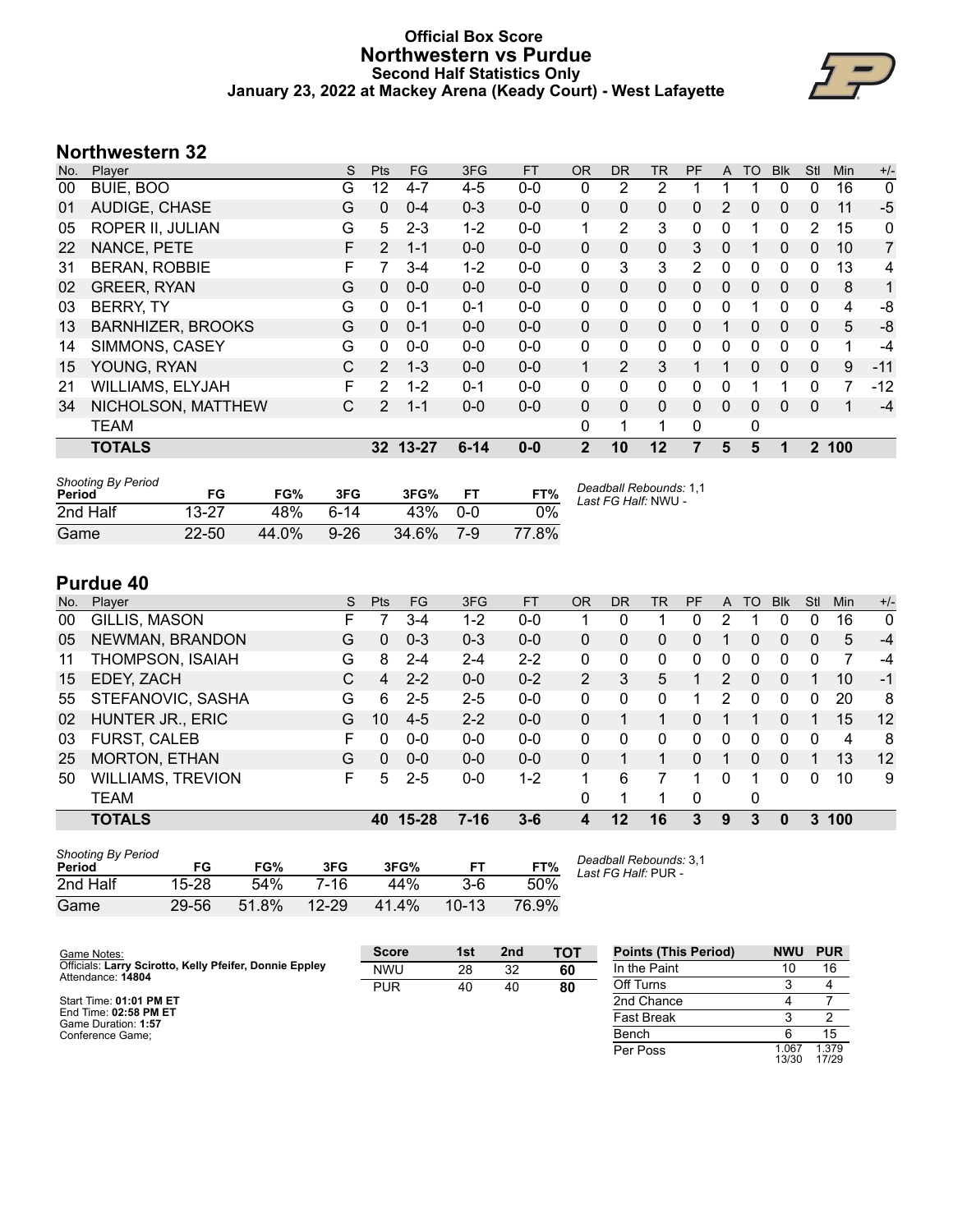#### **Official Play-By-Play Northwestern vs Purdue Second Half January 23, 2022 at Mackey Arena (Keady Court) - West Lafayette**



#### **Period 2**

#### **Starters:**

**Northwestern**: 0 BUIE,BOO (G); 1 AUDIGE,CHASE (G); 5 ROPER II,JULIAN (G); 22 NANCE,PETE (F); 31 BERAN,ROBBIE (F);<br>**Purdue**: 0 GILLIS,MASON (F); 5 NEWMAN,BRANDON (G); 11 THOMPSON,ISAIAH (G); 15 EDEY,ZACH (C); 55 STEFANOVIC

| Time           | <b>VISITORS: Northwestern</b>       | <b>Score</b> | <b>Margin</b>  | <b>HOME: Purdue</b>                             |
|----------------|-------------------------------------|--------------|----------------|-------------------------------------------------|
| 20:00          |                                     |              |                | SUB OUT: HUNTER JR., ERIC                       |
| 20:00          |                                     |              |                | SUB OUT: MORTON, ETHAN                          |
| 20:00          |                                     |              |                | SUB IN: NEWMAN, BRANDON                         |
| 20:00          |                                     |              |                | SUB IN: THOMPSON, ISAIAH                        |
| 20:00          | SUB OUT: GREER, RYAN                |              |                |                                                 |
| 20:00          | SUB OUT: SIMMONS, CASEY             |              |                |                                                 |
| 20:00          | SUB OUT: NICHOLSON, MATTHEW         |              |                |                                                 |
| 20:00          | SUB IN: AUDIGE, CHASE               |              |                |                                                 |
| 20:00          | SUB IN: ROPER II, JULIAN            |              |                |                                                 |
| 20:00          | SUB IN: NANCE, PETE                 |              |                |                                                 |
| 19:42          | GOOD! JUMPER by NANCE, PETE         | 40-30        | H 10           |                                                 |
| 19:21          | FOUL (PERSONAL) by NANCE, PETE      |              |                |                                                 |
| 19:21          |                                     |              |                | MISSED FT by EDEY, ZACH                         |
| 19:21          |                                     |              |                | REBOUND (OFF) by TEAM                           |
| 19:21          |                                     |              |                | MISSED FT by EDEY, ZACH                         |
| 19:21          | REBOUND (DEF) by ROPER II, JULIAN   |              |                |                                                 |
| 18:53          | GOOD! JUMPER by BERAN, ROBBIE       | 40-32        | H <sub>8</sub> |                                                 |
| 18:53          | ASSIST by AUDIGE, CHASE             |              |                |                                                 |
| 18:28          |                                     |              |                | MISSED 3PTR by NEWMAN, BRANDON                  |
| 18:23          | REBOUND (DEF) by ROPER II, JULIAN   |              |                |                                                 |
| 18:19          | GOOD! 3PTR by BUIE, BOO             | 40-35        | H <sub>5</sub> |                                                 |
| 17:54          | FOUL (PERSONAL) by NANCE, PETE      |              |                |                                                 |
| 17:54          | SUB OUT: NANCE, PETE                |              |                |                                                 |
| 17:54          | SUB IN: YOUNG, RYAN                 |              |                |                                                 |
| 17:45          |                                     |              |                | MISSED 3PTR by THOMPSON, ISAIAH                 |
| 17:42          |                                     |              |                | REBOUND (OFF) by EDEY, ZACH                     |
| 17:37          | FOUL (PERSONAL) by BERAN, ROBBIE    |              |                |                                                 |
| 17:37          |                                     | 41-35        | H <sub>6</sub> | GOOD! FT by THOMPSON, ISAIAH                    |
| 17:37          |                                     | 42-35        | H 7            | GOOD! FT by THOMPSON, ISAIAH                    |
| 17:14          |                                     |              |                | FOUL (PERSONAL) by EDEY, ZACH                   |
| 16:58          | MISSED LAYUP by YOUNG, RYAN         |              |                |                                                 |
| 16:51          | REBOUND (OFF) by ROPER II, JULIAN   |              |                |                                                 |
| 16:51          | GOOD! DUNK by ROPER II, JULIAN      | 42-37        | H <sub>5</sub> |                                                 |
| 16:35          |                                     | 45-37        | H 8            | GOOD! 3PTR by THOMPSON, ISAIAH                  |
| 16:35          |                                     |              |                | ASSIST by NEWMAN, BRANDON                       |
| 16:14          | TURNOVER (LOSTBALL) by BUIE, BOO    |              |                |                                                 |
| 16:14          |                                     |              |                | STEAL by EDEY, ZACH                             |
| 16:06          |                                     |              |                | MISSED 3PTR by NEWMAN, BRANDON                  |
| 16:04          | REBOUND (DEF) by BUIE, BOO          |              |                |                                                 |
| 16:01          | GOOD! 3PTR by ROPER II, JULIAN [FB] | 45-40        | H <sub>5</sub> |                                                 |
| 16:01          | ASSIST by AUDIGE, CHASE             |              |                |                                                 |
| 15:36          |                                     | 48-40        | H 8            | GOOD! 3PTR by THOMPSON, ISAIAH                  |
| 15:36          |                                     |              |                | ASSIST by EDEY, ZACH                            |
| 15:10<br>15:05 | MISSED LAYUP by YOUNG, RYAN         |              |                |                                                 |
|                |                                     |              |                | REBOUND (DEF) by EDEY, ZACH                     |
| 15:02          |                                     |              |                | MISSED 3PTR by NEWMAN, BRANDON                  |
| 15:02<br>15:02 |                                     |              |                | REBOUND (OFF) by EDEY, ZACH                     |
|                |                                     |              |                |                                                 |
| 15:02<br>15:02 |                                     |              |                | SUB OUT: NEWMAN, BRANDON                        |
| 15:02          |                                     |              |                | SUB OUT: EDEY, ZACH<br>SUB IN: HUNTER JR., ERIC |
| 15:02          |                                     |              |                | SUB IN: WILLIAMS, TREVION                       |
| 15:02          | SUB OUT: BUIE, BOO                  |              |                |                                                 |
| 15:02          | SUB OUT: AUDIGE, CHASE              |              |                |                                                 |
| 15:02          | SUB IN: GREER, RYAN                 |              |                |                                                 |
| 15:02          | SUB IN: BERRY, TY                   |              |                |                                                 |
| 14:47          |                                     |              |                | MISSED JUMPER by WILLIAMS, TREVION              |
| 14:44          | REBOUND (DEF) by BERAN, ROBBIE      |              |                |                                                 |
| 14:35          |                                     |              |                | FOUL (PERSONAL) by WILLIAMS, TREVION            |
| 14:35          | SUB OUT: BERAN, ROBBIE              |              |                |                                                 |
| 14:35          | SUB IN: WILLIAMS, ELYJAH            |              |                |                                                 |
| 14:23          | MISSED 3PTR by ROPER II, JULIAN     |              |                |                                                 |
| 14:19          |                                     |              |                | REBOUND (DEF) by WILLIAMS, TREVION              |
| 14:12          |                                     |              |                | MISSED LAYUP by HUNTER JR., ERIC                |
| 14:09          | REBOUND (DEF) by YOUNG, RYAN        |              |                |                                                 |
|                |                                     |              |                |                                                 |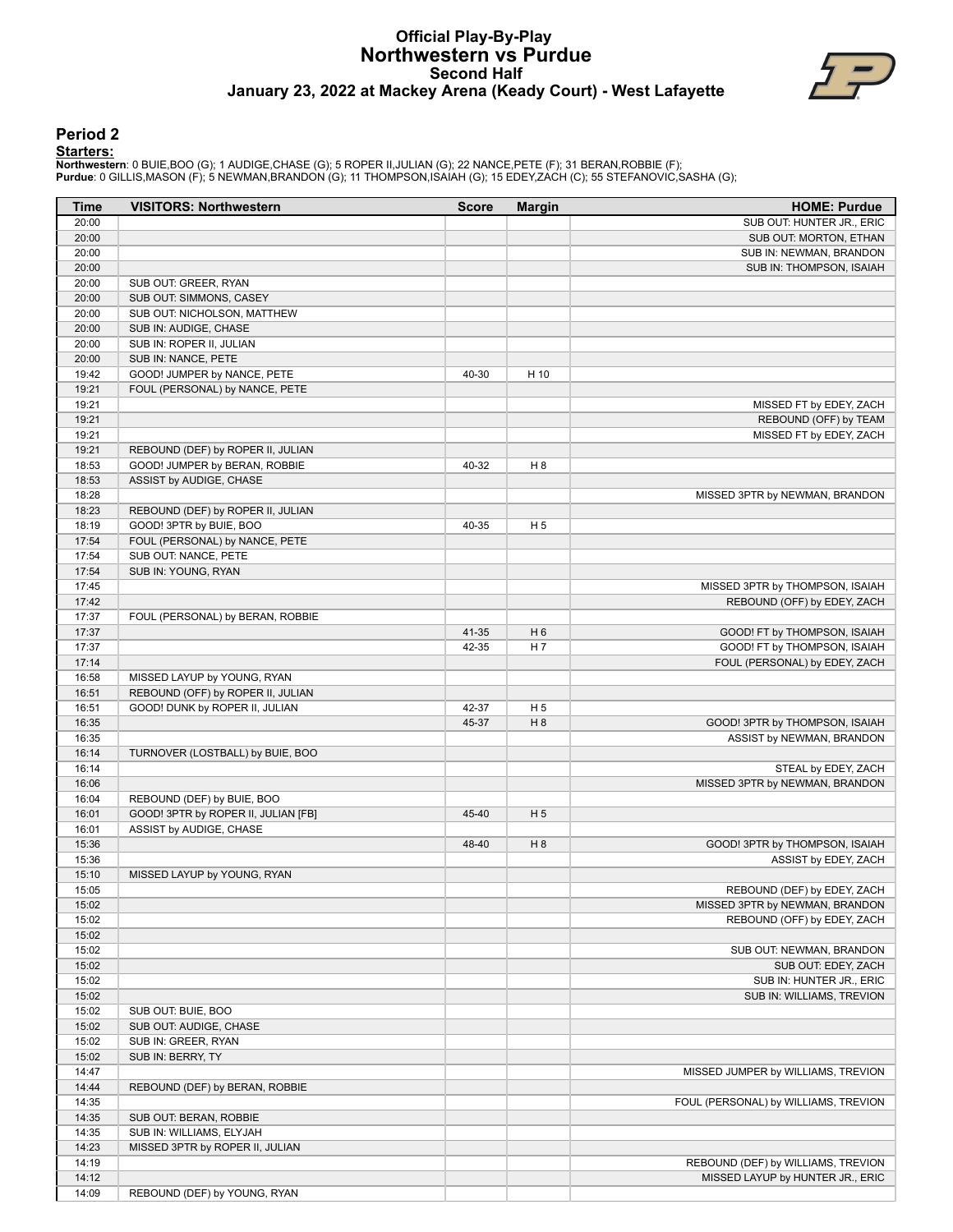| Time           | <b>VISITORS: Northwestern</b>                          | <b>Score</b> | <b>Margin</b>  | <b>HOME: Purdue</b>                     |
|----------------|--------------------------------------------------------|--------------|----------------|-----------------------------------------|
| 13:54          | GOOD! LAYUP by WILLIAMS, ELYJAH                        | 48-42        | H <sub>6</sub> |                                         |
| 13:54          | ASSIST by YOUNG, RYAN                                  |              |                |                                         |
| 13:36          |                                                        |              |                | TURNOVER (BADPASS) by WILLIAMS, TREVION |
| 13:36          | STEAL by ROPER II, JULIAN                              |              |                |                                         |
| 13:30          | TURNOVER (BADPASS) by BERRY, TY                        |              |                |                                         |
| 13:24          |                                                        |              |                | MISSED 3PTR by THOMPSON, ISAIAH         |
| 13:21          |                                                        |              |                | REBOUND (OFF) by GILLIS, MASON          |
| 13:20          |                                                        | 50-42        | H <sub>8</sub> | GOOD! JUMPER by GILLIS, MASON           |
| 12:50          |                                                        |              |                | FOUL (PERSONAL) by STEFANOVIC, SASHA    |
| 12:50          |                                                        |              |                | SUB OUT: GILLIS, MASON                  |
| 12:50          |                                                        |              |                | SUB OUT: THOMPSON, ISAIAH               |
| 12:50          |                                                        |              |                | SUB IN: FURST, CALEB                    |
| 12:50          |                                                        |              |                |                                         |
|                |                                                        |              |                | SUB IN: MORTON, ETHAN                   |
| 12:32          | MISSED 3PTR by BERRY, TY                               |              |                |                                         |
| 12:28          |                                                        |              |                | REBOUND (DEF) by WILLIAMS, TREVION      |
| 12:21          |                                                        | 52-42        | H 10           | GOOD! LAYUP by WILLIAMS, TREVION        |
| 12:21          |                                                        |              |                | ASSIST by HUNTER JR., ERIC              |
| 11:59          | TURNOVER (LOSTBALL) by ROPER II, JULIAN                |              |                |                                         |
| 11:59          |                                                        |              |                | STEAL by HUNTER JR., ERIC               |
| 11:57          |                                                        | 54-42        | H 12           | GOOD! DUNK by HUNTER JR., ERIC [FB]     |
| 11:57          | <b>TIMEOUT TEAM</b>                                    |              |                |                                         |
| 11:57          | SUB OUT: BERRY, TY                                     |              |                |                                         |
| 11:57          | SUB OUT: ROPER II, JULIAN                              |              |                |                                         |
| 11:57<br>11:57 | SUB OUT: YOUNG, RYAN                                   |              |                |                                         |
|                | SUB IN: BUIE, BOO                                      |              |                |                                         |
| 11:57<br>11:57 | SUB IN: AUDIGE, CHASE                                  |              |                |                                         |
|                | SUB IN: NANCE, PETE                                    |              |                |                                         |
| 11:57<br>11:57 | SUB OUT: GREER, RYAN                                   |              |                |                                         |
| 11:45          | SUB IN: BARNHIZER, BROOKS<br>FOUL (OFF) by NANCE, PETE |              |                |                                         |
| 11:45          | TURNOVER (OFFENSIVE) by NANCE, PETE                    |              |                |                                         |
| 11:45          |                                                        |              |                |                                         |
| 11:45          | SUB OUT: NANCE, PETE                                   |              |                |                                         |
| 11:45          | SUB IN: YOUNG, RYAN                                    |              |                |                                         |
| 11:32          | FOUL (PERSONAL) by YOUNG, RYAN                         |              |                |                                         |
| 11:24          |                                                        |              |                | MISSED JUMPER by WILLIAMS, TREVION      |
| 11:22          | REBOUND (DEF) by TEAM                                  |              |                |                                         |
| 11:07          | MISSED JUMPER by AUDIGE, CHASE                         |              |                |                                         |
| 11:04          | REBOUND (OFF) by YOUNG, RYAN                           |              |                |                                         |
| 11:03          | GOOD! JUMPER by YOUNG, RYAN                            | 54-44        | H 10           |                                         |
| 10:46          |                                                        |              |                | MISSED LAYUP by WILLIAMS, TREVION       |
| 10:46          | BLOCK by WILLIAMS, ELYJAH                              |              |                |                                         |
| 10:43          |                                                        |              |                | REBOUND (OFF) by WILLIAMS, TREVION      |
| 10:43          |                                                        |              |                | SUB OUT: WILLIAMS, TREVION              |
| 10:43          |                                                        |              |                | SUB IN: EDEY, ZACH                      |
| 10:43          |                                                        | 57-44        | H 13           | GOOD! 3PTR by STEFANOVIC, SASHA         |
| 10:26          | TURNOVER (LOSTBALL) by WILLIAMS, ELYJAH                |              |                |                                         |
| 10:26          |                                                        |              |                | STEAL by MORTON, ETHAN                  |
| 10:20          |                                                        |              |                | MISSED 3PTR by STEFANOVIC, SASHA        |
| 10:17          | REBOUND (DEF) by YOUNG, RYAN                           |              |                |                                         |
| 09:52          | MISSED 3PTR by WILLIAMS, ELYJAH                        |              |                |                                         |
| 09:48          |                                                        |              |                | REBOUND (DEF) by EDEY, ZACH             |
| 09:26          |                                                        | 60-44        | H 16           | GOOD! 3PTR by HUNTER JR., ERIC          |
| 09:26          |                                                        |              |                | ASSIST by STEFANOVIC, SASHA             |
| 09:03          | MISSED JUMPER by BUIE, BOO                             |              |                |                                         |
| 08:59          |                                                        |              |                | REBOUND (DEF) by EDEY, ZACH             |
| 08:45          | FOUL (PERSONAL) by BUIE, BOO                           |              |                |                                         |
| 08:45          |                                                        |              |                | SUB OUT: FURST, CALEB                   |
| 08:45          |                                                        |              |                | SUB IN: GILLIS, MASON                   |
| 08:45          | SUB OUT: AUDIGE, CHASE                                 |              |                |                                         |
| 08:45          | SUB OUT: BARNHIZER, BROOKS                             |              |                |                                         |
| 08:45          | SUB OUT: YOUNG, RYAN                                   |              |                |                                         |
| 08:45          | SUB OUT: WILLIAMS, ELYJAH                              |              |                |                                         |
| 08:45          | SUB IN: GREER, RYAN                                    |              |                |                                         |
| 08:45          | SUB IN: ROPER II, JULIAN                               |              |                |                                         |
| 08:45          | SUB IN: NANCE, PETE                                    |              |                |                                         |
| 08:45          | SUB IN: BERAN, ROBBIE                                  |              |                |                                         |
| 08:34          |                                                        | 62-44        | H 18           | GOOD! LAYUP by EDEY, ZACH               |
| 08:34          |                                                        |              |                | ASSIST by GILLIS, MASON                 |
| 08:25          | GOOD! 3PTR by BERAN, ROBBIE                            | 62-47        | H 15           |                                         |
| 08:25          | ASSIST by BUIE, BOO                                    |              |                |                                         |
| 08:03          |                                                        | 64-47        | H 17           | GOOD! LAYUP by GILLIS, MASON            |
| 08:03<br>07:45 |                                                        |              |                | ASSIST by EDEY, ZACH                    |
| 07:19          | GOOD! 3PTR by BUIE, BOO                                | 64-50        | H 14           | MISSED 3PTR by GILLIS, MASON            |
| 07:15          | REBOUND (DEF) by BUIE, BOO                             |              |                |                                         |
|                |                                                        |              |                |                                         |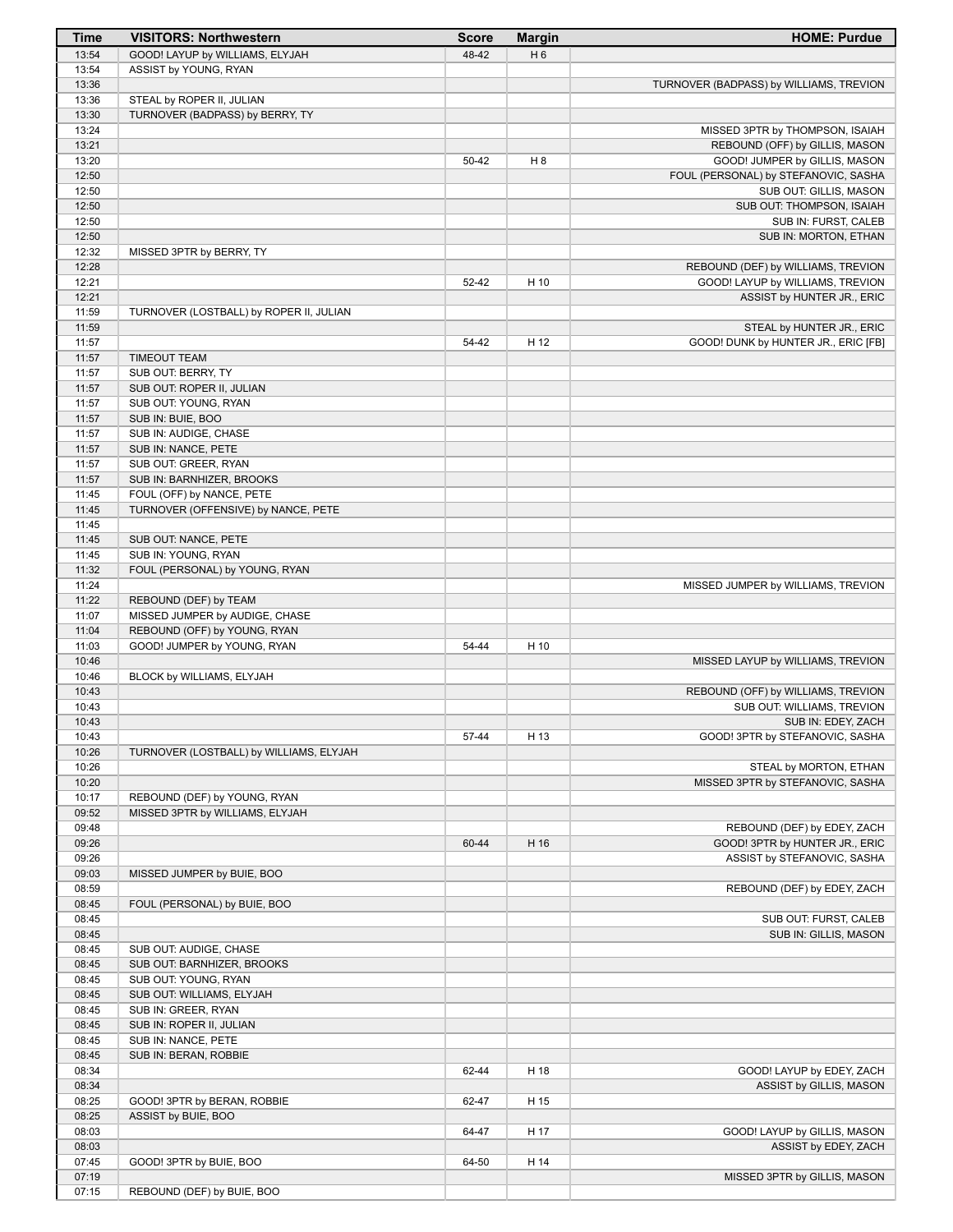| Time           | <b>VISITORS: Northwestern</b>                              | <b>Score</b> | <b>Margin</b>  | <b>HOME: Purdue</b>                     |
|----------------|------------------------------------------------------------|--------------|----------------|-----------------------------------------|
| 07:07          | GOOD! 3PTR by BUIE, BOO                                    | 64-53        | H 11           |                                         |
| 06:46          |                                                            |              |                | TURNOVER (BADPASS) by HUNTER JR., ERIC  |
| 06:46          | STEAL by ROPER II, JULIAN                                  |              |                |                                         |
| 06:34          | GOOD! 3PTR by BUIE, BOO                                    | 64-56        | H <sub>8</sub> |                                         |
| 06:11          |                                                            | 66-56        | H 10           | GOOD! JUMPER by EDEY, ZACH [PNT]        |
| 06:11          |                                                            |              |                | ASSIST by GILLIS, MASON                 |
| 05:58          | MISSED LAYUP by BUIE, BOO                                  |              |                |                                         |
| 05:56          |                                                            |              |                | REBOUND (DEF) by HUNTER JR., ERIC       |
| 05:49          |                                                            | 69-56        | H 13           | GOOD! 3PTR by STEFANOVIC, SASHA         |
| 05:49          |                                                            |              |                | ASSIST by MORTON, ETHAN                 |
| 05:39          | TIMEOUT 30SEC                                              |              |                |                                         |
| 05:39          |                                                            |              |                |                                         |
| 05:39          |                                                            |              |                | SUB OUT: EDEY, ZACH                     |
| 05:39          |                                                            |              |                | SUB IN: WILLIAMS, TREVION               |
| 05:22          | GOOD! LAYUP by BERAN, ROBBIE                               | 69-58        | H 11           |                                         |
| 05:02          |                                                            |              |                | TURNOVER (LOSTBALL) by GILLIS, MASON    |
| 04:52          | MISSED 3PTR by BERAN, ROBBIE                               |              |                |                                         |
| 04:47          |                                                            |              |                | REBOUND (DEF) by WILLIAMS, TREVION      |
| 04:30          |                                                            |              |                | MISSED 3PTR by STEFANOVIC, SASHA        |
| 04:26<br>04:18 | REBOUND (DEF) by BERAN, ROBBIE<br>MISSED 3PTR by BUIE, BOO |              |                |                                         |
| 04:16          |                                                            |              |                | REBOUND (DEF) by TEAM                   |
| 04:03          | FOUL (PERSONAL) by BERAN, ROBBIE                           |              |                |                                         |
| 04:03          |                                                            |              |                | MISSED FT by WILLIAMS, TREVION          |
| 04:03          |                                                            |              |                | REBOUND (OFF) by TEAM                   |
| 04:03          | SUB OUT: GREER, RYAN                                       |              |                |                                         |
| 04:03          | SUB IN: AUDIGE, CHASE                                      |              |                |                                         |
| 04:03          |                                                            | 70-58        | H 12           | GOOD! FT by WILLIAMS, TREVION           |
| 03:37          | MISSED 3PTR by AUDIGE, CHASE                               |              |                |                                         |
| 03:34          |                                                            |              |                | REBOUND (DEF) by WILLIAMS, TREVION      |
| 03:07          |                                                            | 72-58        | H 14           | GOOD! LAYUP by HUNTER JR., ERIC         |
| 02:48          | MISSED 3PTR by AUDIGE, CHASE                               |              |                |                                         |
| 02:45          |                                                            |              |                | REBOUND (DEF) by WILLIAMS, TREVION      |
| 02:23          |                                                            |              |                | MISSED 3PTR by STEFANOVIC, SASHA        |
| 02:16          | REBOUND (DEF) by BERAN, ROBBIE                             |              |                |                                         |
| 02:03          | MISSED 3PTR by AUDIGE, CHASE                               |              |                |                                         |
| 01:59          |                                                            |              |                | REBOUND (DEF) by WILLIAMS, TREVION      |
| 01:34          |                                                            | 74-58        | H 16           | GOOD! JUMPER by WILLIAMS, TREVION [PNT] |
| 01:24          | TIMEOUT 30SEC                                              |              |                |                                         |
| 01:24          |                                                            |              |                |                                         |
| 01:24          | SUB OUT: BUIE, BOO                                         |              |                |                                         |
| 01:24          | SUB OUT: AUDIGE, CHASE                                     |              |                |                                         |
| 01:24          | SUB OUT: ROPER II, JULIAN                                  |              |                |                                         |
| 01:24          | SUB OUT: NANCE, PETE                                       |              |                |                                         |
| 01:24          | SUB OUT: BERAN, ROBBIE                                     |              |                |                                         |
| 01:24          | SUB IN: BERRY, TY                                          |              |                |                                         |
| 01:24          | SUB IN: BARNHIZER, BROOKS                                  |              |                |                                         |
| 01:24          | SUB IN: SIMMONS, CASEY                                     |              |                |                                         |
| 01:24          | SUB IN: WILLIAMS, ELYJAH                                   |              |                |                                         |
| 01:24          | SUB IN: NICHOLSON, MATTHEW                                 |              |                |                                         |
| 01:20          | GOOD! DUNK by NICHOLSON, MATTHEW                           | 74-60        | H 14           |                                         |
| 01:20          | ASSIST by BARNHIZER, BROOKS                                |              |                |                                         |
| 00:53          |                                                            | 77-60        | H 17           | GOOD! 3PTR by GILLIS, MASON             |
| 00:53          |                                                            |              |                | ASSIST by STEFANOVIC, SASHA             |
| 00:34          | MISSED JUMPER by BARNHIZER, BROOKS                         |              |                |                                         |
| 00:30          |                                                            |              |                | REBOUND (DEF) by MORTON, ETHAN          |
| 00:03          |                                                            | 80-60        | H 20           | GOOD! 3PTR by HUNTER JR., ERIC          |

# **Northwestern 60, Purdue 80**

| <b>Points (This Period)</b> | <b>NWU</b>     | <b>PUR</b>     |
|-----------------------------|----------------|----------------|
| In the Paint                | 10             | 16             |
| Off Turns                   | З              |                |
| 2nd Chance                  |                |                |
| <b>Fast Break</b>           | ঽ              |                |
| Bench                       |                | 15             |
| Per Poss                    | 1.067<br>13/30 | 1.379<br>17/29 |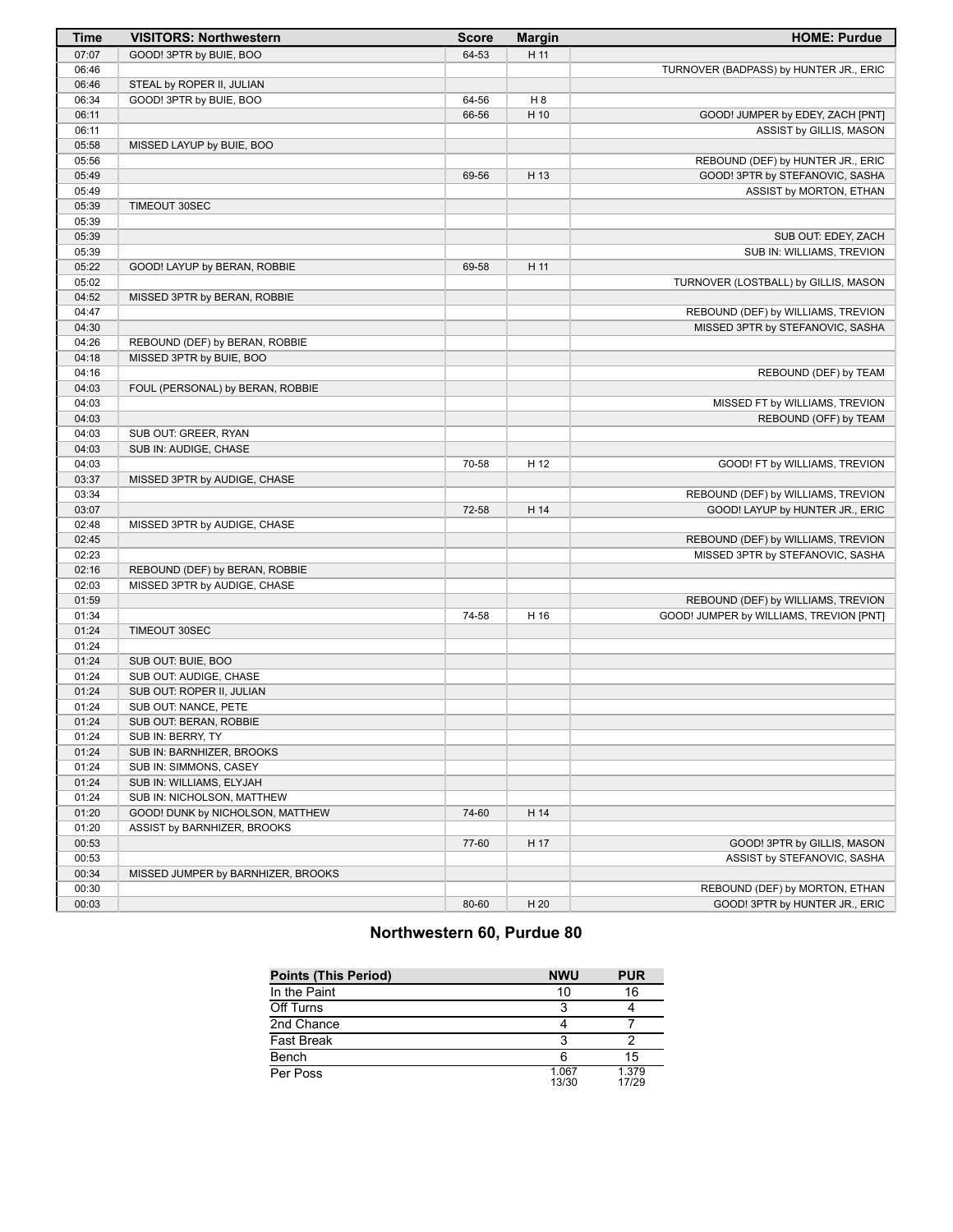#### **Official Scoring/Possession Reference Chart Northwestern vs Purdue Period 1 January 23, 2022 at Mackey Arena (Keady Court) - West Lafayette**



#### **Period 1**

#### **Starters:**

**Northwestern**: 0 BUIE,BOO (G); 1 AUDIGE,CHASE (G); 5 ROPER II,JULIAN (G); 22 NANCE,PETE (F); 31 BERAN,ROBBIE (F);<br>**Purdue**: 0 GILLIS,MASON (F); 5 NEWMAN,BRANDON (G); 11 THOMPSON,ISAIAH (G); 15 EDEY,ZACH (C); 55 STEFANOVIC

| <b>Time</b> | <b>VISITORS: Northwestern</b>       | <b>Score</b> | <b>Margin</b>  | <b>HOME: Purdue</b>                     |
|-------------|-------------------------------------|--------------|----------------|-----------------------------------------|
| 18:25       | GOOD! LAYUP by ROPER II, JULIAN     | $0 - 2$      | V <sub>2</sub> |                                         |
| 17:48       |                                     | $2 - 2$      | T              | GOOD! JUMPER by EDEY, ZACH [PNT]        |
| 17:27       | GOOD! JUMPER by AUDIGE, CHASE       | $2 - 4$      | V <sub>2</sub> |                                         |
| 17:02       |                                     | $5-4$        | H <sub>1</sub> | GOOD! 3PTR by STEFANOVIC, SASHA         |
| 16:37       | GOOD! JUMPER by BERAN, ROBBIE [PNT] | $5-6$        | V <sub>1</sub> |                                         |
| 16:16       |                                     | $7-6$        | H <sub>1</sub> | GOOD! LAYUP by EDEY, ZACH               |
| 14:41       |                                     | $10-6$       | H <sub>4</sub> | GOOD! 3PTR by STEFANOVIC, SASHA [FB]    |
| 14:10       | GOOD! 3PTR by BERRY, TY             | $10-9$       | H <sub>1</sub> |                                         |
| 13:04       |                                     | $12-9$       | $H_3$          | GOOD! LAYUP by WILLIAMS, TREVION        |
| 13:04       |                                     | $13-9$       | H4             | GOOD! FT by WILLIAMS, TREVION           |
| 12:31       |                                     | $15-9$       | H <sub>6</sub> | GOOD! JUMPER by FURST, CALEB [PNT]      |
| 12:09       | GOOD! LAYUP by YOUNG, RYAN          | $15 - 11$    | H <sub>4</sub> |                                         |
| 11:08       |                                     | $16 - 11$    | H <sub>5</sub> | GOOD! FT by FURST, CALEB                |
| 11:08       |                                     | $17 - 11$    | H <sub>6</sub> | GOOD! FT by FURST, CALEB                |
| 10:46       | GOOD! JUMPER by NANCE, PETE         | $17-13$      | H <sub>4</sub> |                                         |
| 10:29       |                                     | $20-13$      | H 7            | GOOD! 3PTR by FURST, CALEB              |
| 10:02       | GOOD! FT by NICHOLSON, MATTHEW      | $20 - 14$    | H <sub>6</sub> |                                         |
| 10:02       | GOOD! FT by NICHOLSON, MATTHEW      | $20 - 15$    | H <sub>5</sub> |                                         |
| 08:32       |                                     | $22 - 15$    | H 7            | GOOD! JUMPER by EDEY, ZACH              |
| 07:12       |                                     | $25 - 15$    | H 10           | GOOD! 3PTR by STEFANOVIC, SASHA         |
| 06:23       |                                     | $27-15$      | H 12           | GOOD! JUMPER by WILLIAMS, TREVION       |
| 05:49       |                                     | $29-15$      | H 14           | GOOD! DUNK by MORTON, ETHAN [FB]        |
| 05:17       | GOOD! 3PTR by NANCE, PETE           | 29-18        | H 11           |                                         |
| 04:50       | GOOD! FT by BUIE, BOO               | 29-19        | H 10           |                                         |
| 04:50       | GOOD! FT by BUIE, BOO               | 29-20        | H 9            |                                         |
| 04:25       |                                     | 31-20        | H 11           | GOOD! JUMPER by WILLIAMS, TREVION [PNT] |
| 04:04       | GOOD! LAYUP by YOUNG, RYAN          | 31-22        | H9             |                                         |
| 03:49       |                                     | 32-22        | H 10           | GOOD! FT by STEFANOVIC, SASHA           |
| 03:49       |                                     | 33-22        | H 11           | GOOD! FT by STEFANOVIC, SASHA           |
| 02:52       | GOOD! FT by BERRY, TY               | 33-23        | H 10           |                                         |
| 01:39       |                                     | 34-23        | H 11           | GOOD! FT by STEFANOVIC, SASHA           |
| 01:39       |                                     | $35 - 23$    | H 12           | GOOD! FT by STEFANOVIC, SASHA           |
| 01:24       | GOOD! FT by NANCE, PETE             | 35-24        | H 11           |                                         |
| 01:24       | GOOD! FT by NANCE, PETE             | $35 - 25$    | H 10           |                                         |
| 01:07       |                                     | 37-25        | H 12           | GOOD! DUNK by EDEY, ZACH                |
| 00:39       |                                     | 40-25        | H 15           | GOOD! 3PTR by STEFANOVIC, SASHA         |
| 00:11       | GOOD! 3PTR by BUIE, BOO             | 40-28        | H 12           |                                         |

**Northwestern 28, Purdue 40**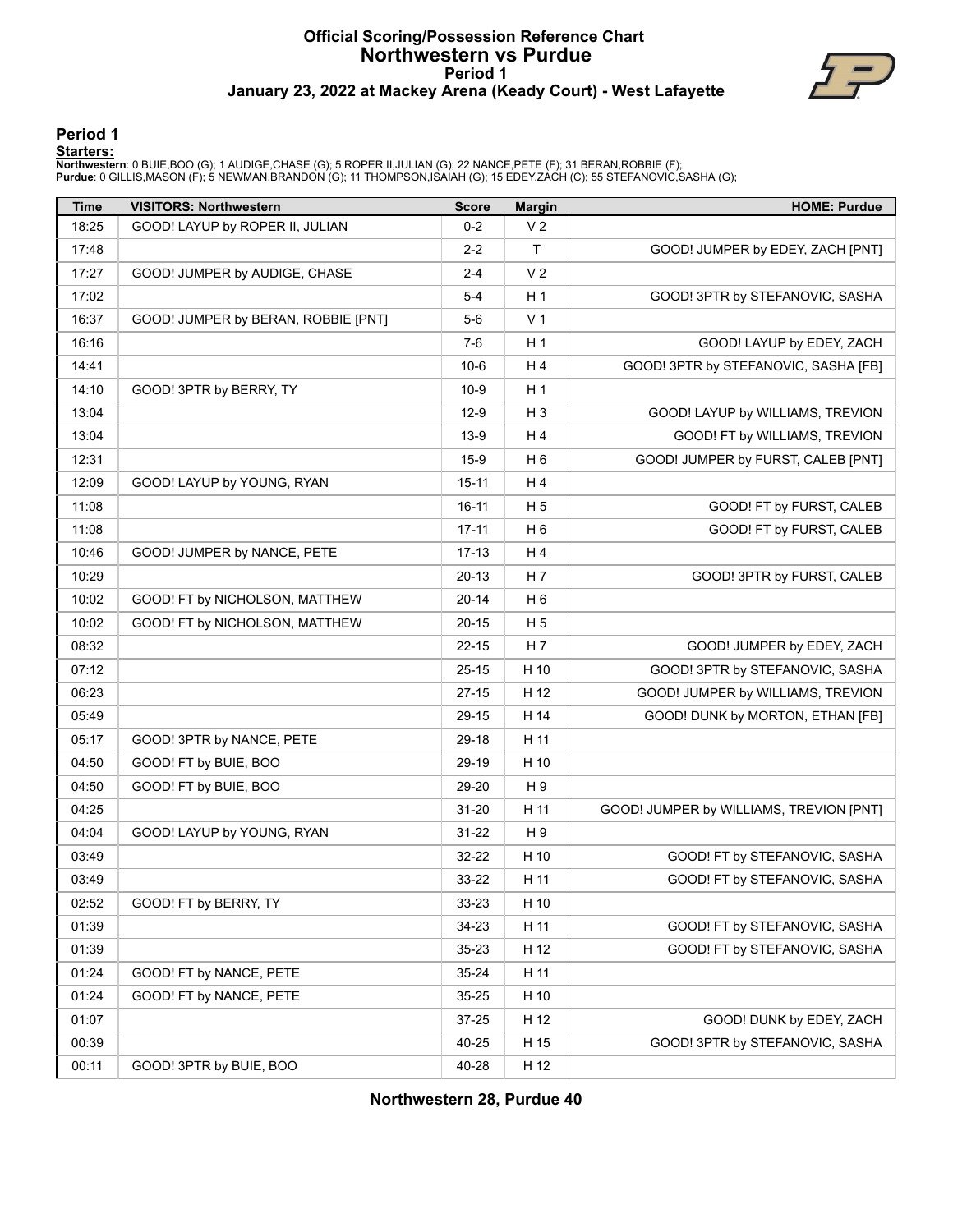#### **Official Scoring/Possession Reference Chart Northwestern vs Purdue Period 2 January 23, 2022 at Mackey Arena (Keady Court) - West Lafayette**



#### **Period 2**

#### **Starters:**

**Northwestern**: 0 BUIE,BOO (G); 1 AUDIGE,CHASE (G); 5 ROPER II,JULIAN (G); 22 NANCE,PETE (F); 31 BERAN,ROBBIE (F);<br>**Purdue**: 0 GILLIS,MASON (F); 5 NEWMAN,BRANDON (G); 11 THOMPSON,ISAIAH (G); 15 EDEY,ZACH (C); 55 STEFANOVIC

| <b>Time</b> | <b>VISITORS: Northwestern</b>       | <b>Score</b> | <b>Margin</b>  | <b>HOME: Purdue</b>                     |
|-------------|-------------------------------------|--------------|----------------|-----------------------------------------|
| 19:42       | GOOD! JUMPER by NANCE, PETE         | 40-30        | H 10           |                                         |
| 18:53       | GOOD! JUMPER by BERAN, ROBBIE       | 40-32        | H8             |                                         |
| 18:19       | GOOD! 3PTR by BUIE, BOO             | 40-35        | H <sub>5</sub> |                                         |
| 17:37       |                                     | 41-35        | H 6            | GOOD! FT by THOMPSON, ISAIAH            |
| 17:37       |                                     | 42-35        | H 7            | GOOD! FT by THOMPSON, ISAIAH            |
| 16:51       | GOOD! DUNK by ROPER II, JULIAN      | 42-37        | H <sub>5</sub> |                                         |
| 16:35       |                                     | 45-37        | H <sub>8</sub> | GOOD! 3PTR by THOMPSON, ISAIAH          |
| 16:01       | GOOD! 3PTR by ROPER II, JULIAN [FB] | 45-40        | H <sub>5</sub> |                                         |
| 15:36       |                                     | 48-40        | H <sub>8</sub> | GOOD! 3PTR by THOMPSON, ISAIAH          |
| 13:54       | GOOD! LAYUP by WILLIAMS, ELYJAH     | 48-42        | H <sub>6</sub> |                                         |
| 13:20       |                                     | 50-42        | H <sub>8</sub> | GOOD! JUMPER by GILLIS, MASON           |
| 12:21       |                                     | 52-42        | H 10           | GOOD! LAYUP by WILLIAMS, TREVION        |
| 11:57       |                                     | 54-42        | H 12           | GOOD! DUNK by HUNTER JR., ERIC [FB]     |
| 11:03       | GOOD! JUMPER by YOUNG, RYAN         | 54-44        | H 10           |                                         |
| 10:43       |                                     | 57-44        | H 13           | GOOD! 3PTR by STEFANOVIC, SASHA         |
| 09:26       |                                     | 60-44        | H 16           | GOOD! 3PTR by HUNTER JR., ERIC          |
| 08:34       |                                     | 62-44        | H 18           | GOOD! LAYUP by EDEY, ZACH               |
| 08:25       | GOOD! 3PTR by BERAN, ROBBIE         | 62-47        | H 15           |                                         |
| 08:03       |                                     | 64-47        | H 17           | GOOD! LAYUP by GILLIS, MASON            |
| 07:45       | GOOD! 3PTR by BUIE, BOO             | 64-50        | H 14           |                                         |
| 07:07       | GOOD! 3PTR by BUIE, BOO             | 64-53        | H 11           |                                         |
| 06:34       | GOOD! 3PTR by BUIE, BOO             | 64-56        | H 8            |                                         |
| 06:11       |                                     | 66-56        | H 10           | GOOD! JUMPER by EDEY, ZACH [PNT]        |
| 05:49       |                                     | 69-56        | H 13           | GOOD! 3PTR by STEFANOVIC, SASHA         |
| 05:22       | GOOD! LAYUP by BERAN, ROBBIE        | 69-58        | H 11           |                                         |
| 04:03       |                                     | 70-58        | H 12           | GOOD! FT by WILLIAMS, TREVION           |
| 03:07       |                                     | 72-58        | H 14           | GOOD! LAYUP by HUNTER JR., ERIC         |
| 01:34       |                                     | 74-58        | H 16           | GOOD! JUMPER by WILLIAMS, TREVION [PNT] |
| 01:20       | GOOD! DUNK by NICHOLSON, MATTHEW    | 74-60        | H 14           |                                         |
| 00:53       |                                     | 77-60        | H 17           | GOOD! 3PTR by GILLIS, MASON             |
| 00:03       |                                     | 80-60        | H 20           | GOOD! 3PTR by HUNTER JR., ERIC          |

**Northwestern 60, Purdue 80**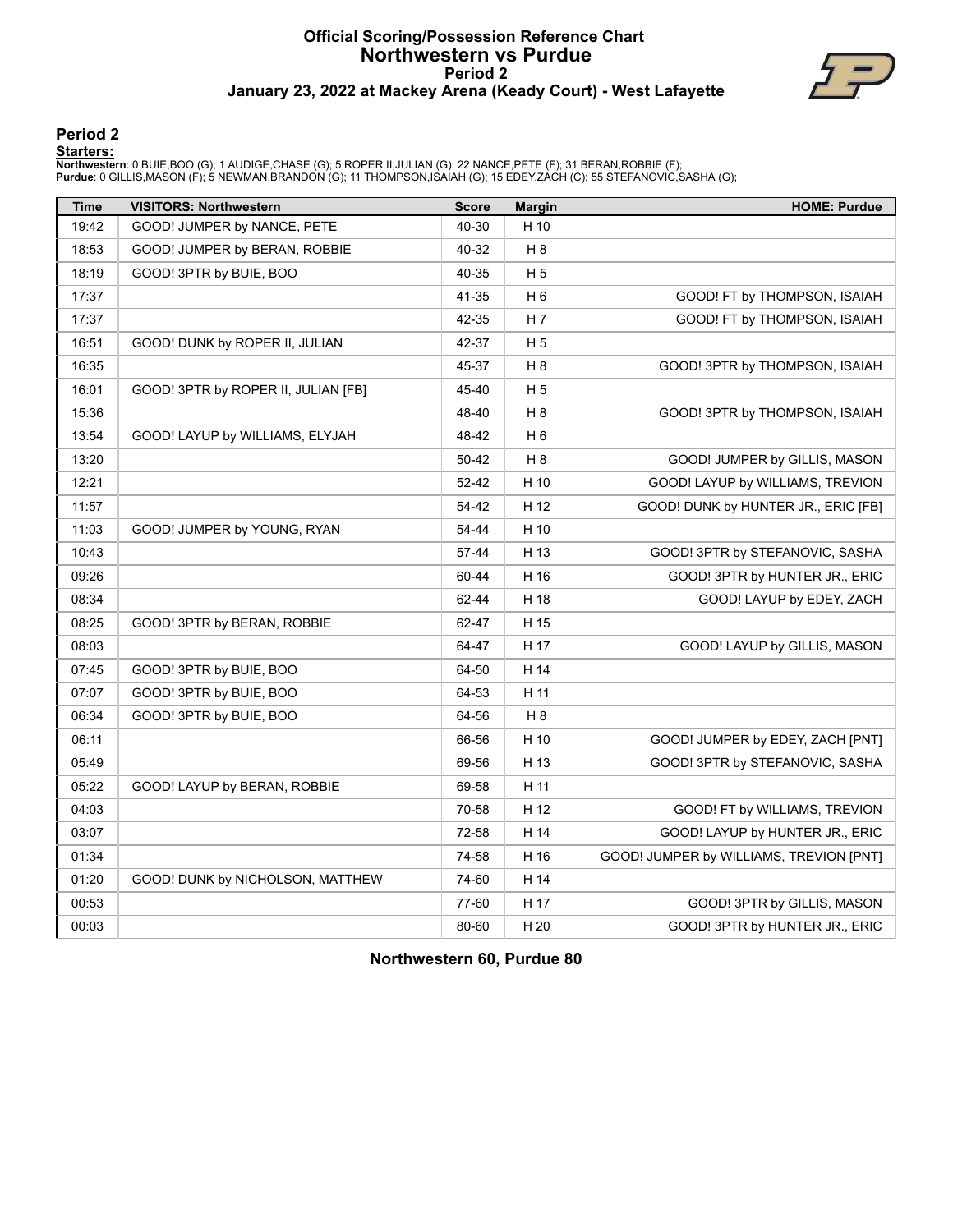#### **Official Substitutions Log Northwestern vs Purdue Period 1 January 23, 2022 at Mackey Arena (Keady Court) - West Lafayette**



| <b>VISITORS: Northwestern</b>  | <b>Time</b>    | <b>Score</b> | <b>HOME: Purdue</b>                                   |
|--------------------------------|----------------|--------------|-------------------------------------------------------|
| 0 BUIE, BOO                    |                |              | 0 GILLIS, MASON                                       |
| 1 AUDIGE, CHASE                |                |              | 5 NEWMAN, BRANDON                                     |
| 5 ROPER II, JULIAN             |                |              | 11 THOMPSON, ISAIAH                                   |
| 22 NANCE, PETE                 |                |              | 15 EDEY, ZACH                                         |
| 31 BERAN.ROBBIE                |                |              | 55 STEFANOVIC, SASHA                                  |
| SUB OUT: 22 NANCE, PETE        | 16:46          | $4 - 5$      |                                                       |
| SUB IN: 15 YOUNG, RYAN         | 16:46          |              |                                                       |
|                                | 15:49<br>15:49 | $6 - 7$      | SUB OUT: NEWMAN, BRANDON<br>SUB OUT: THOMPSON, ISAIAH |
|                                | 15:49          |              | SUB OUT: EDEY, ZACH                                   |
|                                | 15:49          |              | SUB IN: HUNTER JR., ERIC                              |
|                                | 15:49          |              | SUB IN: MORTON, ETHAN                                 |
|                                | 15:49          |              | SUB IN: WILLIAMS, TREVION                             |
| SUB OUT: 5 ROPER II, JULIAN    | 15:49          |              |                                                       |
| SUB IN: 3 BERRY, TY            | 15:49          |              |                                                       |
| SUB OUT: 1 AUDIGE, CHASE       | 15:25          | $6 - 7$      |                                                       |
| SUB IN: 14 SIMMONS, CASEY      | 15:25          |              |                                                       |
|                                | 13:04          | $9 - 12$     | SUB OUT: GILLIS, MASON                                |
|                                | 13:04          |              | SUB IN: FURST, CALEB                                  |
| SUB OUT: 0 BUIE, BOO           | 13:04          |              |                                                       |
| SUB OUT: 31 BERAN.ROBBIE       | 13:04          |              |                                                       |
| SUB IN: 2 GREER.RYAN           | 13:04          |              |                                                       |
| SUB IN: 22 NANCE, PETE         | 13:04          |              |                                                       |
|                                | 11:40          | $11 - 15$    | SUB OUT: WILLIAMS, TREVION                            |
|                                | 11:40          |              | SUB OUT: STEFANOVIC.SASHA                             |
|                                | 11:40          |              | SUB IN: NEWMAN, BRANDON                               |
|                                | 11:40          |              | SUB IN: EDEY, ZACH                                    |
| SUB OUT: 3 BERRY, TY           | 11:08          | $11 - 16$    |                                                       |
| SUB OUT: 14 SIMMONS, CASEY     | 11:08          |              |                                                       |
| SUB OUT: 15 YOUNG, RYAN        | 11:08          |              |                                                       |
| SUB IN: 0 BUIE, BOO            | 11:08          |              |                                                       |
| SUB IN: 5 ROPER II, JULIAN     | 11:08          |              |                                                       |
| SUB IN: 34 NICHOLSON, MATTHEW  | 11:08          |              |                                                       |
|                                | 10:02<br>10:02 | 15-20        | SUB OUT: MORTON, ETHAN<br>SUB IN: STEFANOVIC, SASHA   |
|                                | 09:00          | 15-20        | SUB OUT: HUNTER JR., ERIC                             |
|                                | 09:00          |              | SUB OUT: NEWMAN, BRANDON                              |
|                                | 09:00          |              | SUB IN: THOMPSON, ISAIAH                              |
|                                | 09:00          |              | SUB IN: MORTON, ETHAN                                 |
| SUB OUT: 2 GREER, RYAN         | 09:00          |              |                                                       |
| SUB OUT: 34 NICHOLSON, MATTHEW | 09:00          |              |                                                       |
| SUB IN: 1 AUDIGE, CHASE        | 09:00          |              |                                                       |
| SUB IN: 31 BERAN, ROBBIE       | 09:00          |              |                                                       |
|                                | 08:01          | 15-22        | SUB OUT: FURST, CALEB                                 |
|                                | 08:01          |              | SUB OUT: EDEY, ZACH                                   |
|                                | 08:01          |              | SUB IN: GILLIS, MASON                                 |
|                                | 08:01          |              | SUB IN: WILLIAMS, TREVION                             |
| SUB OUT: 22 NANCE, PETE        | 07:39          | 15-22        |                                                       |
| SUB IN: 15 YOUNG, RYAN         | 07:39          |              |                                                       |
| SUB OUT: 31 BERAN, ROBBIE      | 05:48          | 15-29        |                                                       |
| SUB IN: 22 NANCE, PETE         | 05:48          |              |                                                       |
|                                | 04:50          | 18-29        | SUB OUT: THOMPSON, ISAIAH                             |
|                                | 04:50          |              | SUB IN: HUNTER JR., ERIC                              |
| SUB OUT: 1 AUDIGE, CHASE       | 04:50          |              |                                                       |
| SUB IN: 3 BERRY, TY            | 04:50          |              | SUB OUT: GILLIS, MASON                                |
|                                | 03:49<br>03:49 | 22-31        | SUB IN: FURST, CALEB                                  |
|                                | 03:37          | 22-33        | SUB OUT: WILLIAMS, TREVION                            |
|                                | 03:37          |              | SUB IN: EDEY, ZACH                                    |
| SUB OUT: 5 ROPER II, JULIAN    | 02:52          | 22-33        |                                                       |
| SUB IN: 14 SIMMONS, CASEY      | 02:52          |              |                                                       |
| SUB OUT: 3 BERRY, TY           | 01:39          | 23-33        |                                                       |
| SUB IN: 2 GREER, RYAN          | 01:39          |              |                                                       |
|                                | 01:24          | 24-35        | SUB OUT: FURST, CALEB                                 |
|                                | 01:24          |              | SUB IN: GILLIS, MASON                                 |
| SUB OUT: 15 YOUNG, RYAN        | 01:24          |              |                                                       |
| SUB IN: 34 NICHOLSON, MATTHEW  | 01:24          |              |                                                       |
| SUB OUT: 22 NANCE, PETE        | 01:24          |              |                                                       |
| SUB IN: 31 BERAN, ROBBIE       | 01:24          |              |                                                       |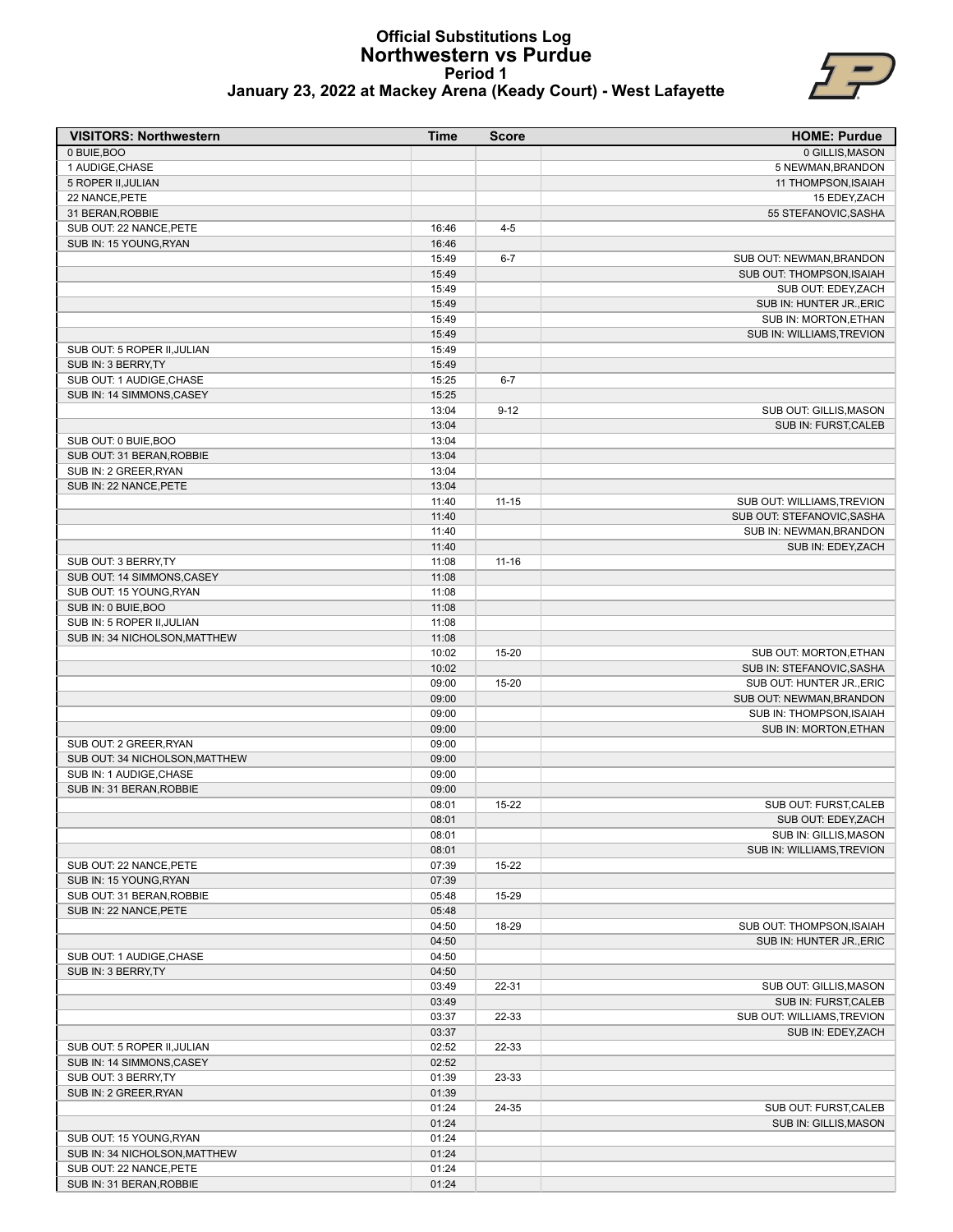**Northwestern 28, Purdue 40**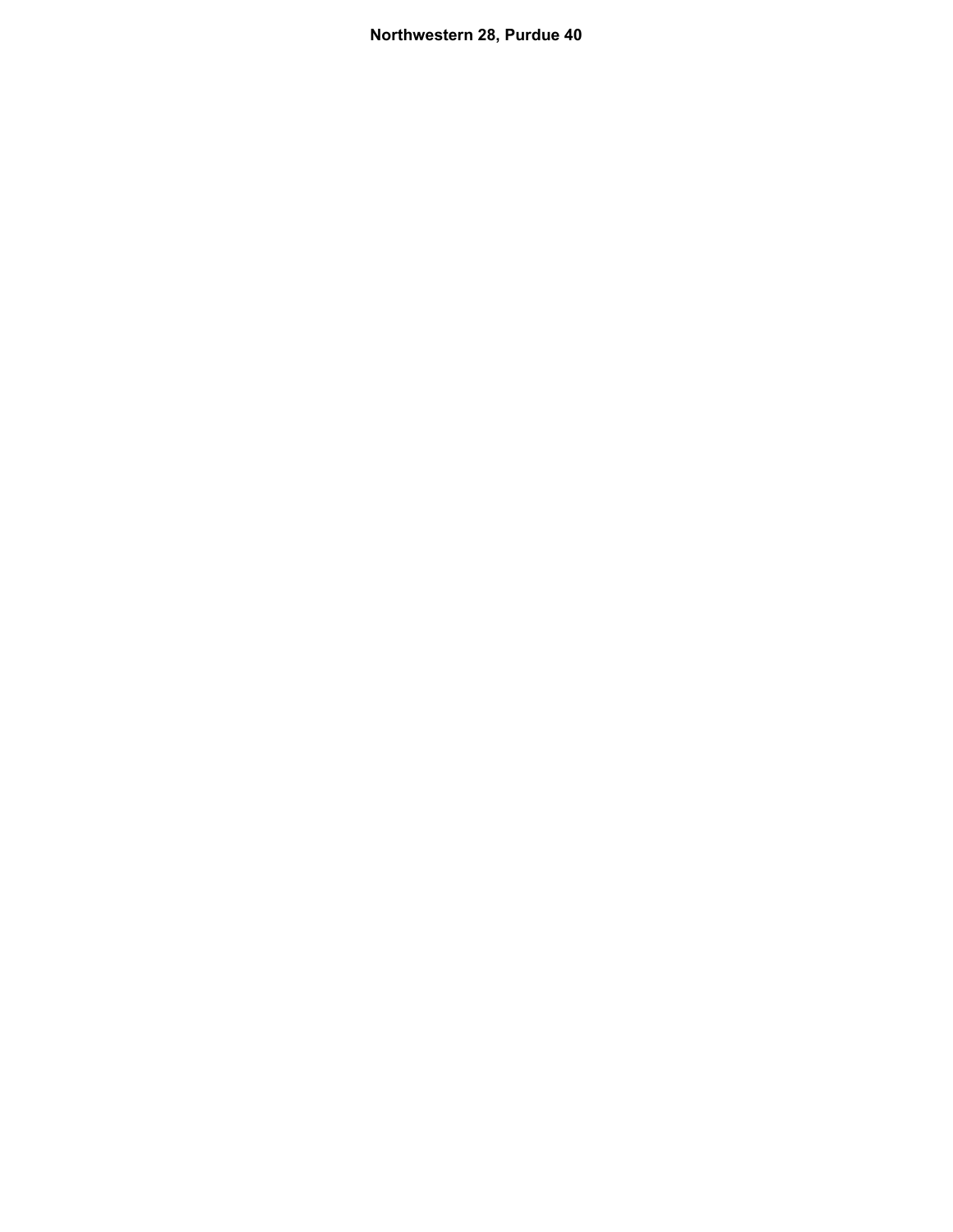#### **Official Substitutions Log Northwestern vs Purdue Period 2 January 23, 2022 at Mackey Arena (Keady Court) - West Lafayette**



| <b>VISITORS: Northwestern</b> | Time  | <b>Score</b> | <b>HOME: Purdue</b>       |
|-------------------------------|-------|--------------|---------------------------|
| 0 BUIE, BOO                   |       |              | 0 GILLIS, MASON           |
| 1 AUDIGE, CHASE               |       |              | 5 NEWMAN, BRANDON         |
| 5 ROPER II, JULIAN            |       |              | 11 THOMPSON, ISAIAH       |
| 22 NANCE, PETE                |       |              | 15 EDEY, ZACH             |
| 31 BERAN, ROBBIE              |       |              | 55 STEFANOVIC, SASHA      |
|                               | 20:00 | -            | SUB OUT: HUNTER JR., ERIC |
|                               | 20:00 |              | SUB OUT: MORTON.ETHAN     |

|                                | 20:00 | $\overline{\phantom{a}}$ | SUB OUT: HUNTER JR., ERIC  |
|--------------------------------|-------|--------------------------|----------------------------|
|                                | 20:00 |                          | SUB OUT: MORTON, ETHAN     |
|                                | 20:00 |                          | SUB IN: NEWMAN, BRANDON    |
|                                | 20:00 |                          | SUB IN: THOMPSON, ISAIAH   |
| SUB OUT: 2 GREER, RYAN         | 20:00 |                          |                            |
| SUB OUT: 14 SIMMONS.CASEY      | 20:00 |                          |                            |
| SUB OUT: 34 NICHOLSON, MATTHEW | 20:00 |                          |                            |
| SUB IN: 1 AUDIGE, CHASE        | 20:00 |                          |                            |
| SUB IN: 5 ROPER II, JULIAN     | 20:00 |                          |                            |
| SUB IN: 22 NANCE, PETE         | 20:00 |                          |                            |
| SUB OUT: 22 NANCE, PETE        | 17:54 | 35-40                    |                            |
| SUB IN: 15 YOUNG, RYAN         | 17:54 |                          |                            |
|                                | 15:02 | 40-48                    | SUB OUT: NEWMAN, BRANDON   |
|                                | 15:02 |                          | SUB OUT: EDEY, ZACH        |
|                                | 15:02 |                          | SUB IN: HUNTER JR., ERIC   |
|                                | 15:02 |                          | SUB IN: WILLIAMS, TREVION  |
| SUB OUT: 0 BUIE, BOO           | 15:02 |                          |                            |
| SUB OUT: 1 AUDIGE, CHASE       | 15:02 |                          |                            |
| SUB IN: 2 GREER, RYAN          | 15:02 |                          |                            |
| SUB IN: 3 BERRY, TY            | 15:02 |                          |                            |
| SUB OUT: 31 BERAN, ROBBIE      | 14:35 | 40-48                    |                            |
| SUB IN: 21 WILLIAMS, ELYJAH    | 14:35 |                          |                            |
|                                | 12:50 | 42-50                    | SUB OUT: GILLIS, MASON     |
|                                | 12:50 |                          | SUB OUT: THOMPSON, ISAIAH  |
|                                | 12:50 |                          | SUB IN: FURST, CALEB       |
|                                | 12:50 |                          | SUB IN: MORTON, ETHAN      |
| SUB OUT: 3 BERRY, TY           | 11:57 | 42-54                    |                            |
| SUB OUT: 5 ROPER II, JULIAN    | 11:57 |                          |                            |
| SUB OUT: 15 YOUNG, RYAN        | 11:57 |                          |                            |
| SUB IN: 0 BUIE, BOO            | 11:57 |                          |                            |
| SUB IN: 1 AUDIGE, CHASE        | 11:57 |                          |                            |
| SUB IN: 22 NANCE, PETE         | 11:57 |                          |                            |
| SUB OUT: 2 GREER, RYAN         | 11:57 |                          |                            |
| SUB IN: 13 BARNHIZER, BROOKS   | 11:57 |                          |                            |
| SUB OUT: 22 NANCE, PETE        | 11:45 | 42-54                    |                            |
| SUB IN: 15 YOUNG, RYAN         | 11:45 |                          |                            |
|                                | 10:43 | 44-54                    | SUB OUT: WILLIAMS, TREVION |
|                                | 10:43 |                          | SUB IN: EDEY, ZACH         |
|                                | 08:45 | 44-60                    | SUB OUT: FURST, CALEB      |
|                                | 08:45 |                          | SUB IN: GILLIS, MASON      |
| SUB OUT: 1 AUDIGE.CHASE        | 08:45 |                          |                            |
| SUB OUT: 13 BARNHIZER, BROOKS  | 08:45 |                          |                            |
| SUB OUT: 15 YOUNG, RYAN        | 08:45 |                          |                            |
| SUB OUT: 21 WILLIAMS, ELYJAH   | 08:45 |                          |                            |
| SUB IN: 2 GREER, RYAN          | 08:45 |                          |                            |
| SUB IN: 5 ROPER II, JULIAN     | 08:45 |                          |                            |
| SUB IN: 22 NANCE, PETE         | 08:45 |                          |                            |
| SUB IN: 31 BERAN, ROBBIE       | 08:45 |                          |                            |
|                                | 05:39 | 56-69                    | SUB OUT: EDEY, ZACH        |
|                                | 05:39 |                          | SUB IN: WILLIAMS, TREVION  |
| SUB OUT: 2 GREER, RYAN         | 04:03 | 58-69                    |                            |
| SUB IN: 1 AUDIGE, CHASE        | 04:03 |                          |                            |
| SUB OUT: 0 BUIE, BOO           | 01:24 | 58-74                    |                            |
| SUB OUT: 1 AUDIGE, CHASE       | 01:24 |                          |                            |
| SUB OUT: 5 ROPER II, JULIAN    | 01:24 |                          |                            |
| SUB OUT: 22 NANCE, PETE        | 01:24 |                          |                            |
| SUB OUT: 31 BERAN, ROBBIE      | 01:24 |                          |                            |
| SUB IN: 3 BERRY, TY            | 01:24 |                          |                            |
| SUB IN: 13 BARNHIZER, BROOKS   | 01:24 |                          |                            |
| SUB IN: 14 SIMMONS, CASEY      | 01:24 |                          |                            |
| SUB IN: 21 WILLIAMS, ELYJAH    | 01:24 |                          |                            |
| SUB IN: 34 NICHOLSON, MATTHEW  | 01:24 |                          |                            |